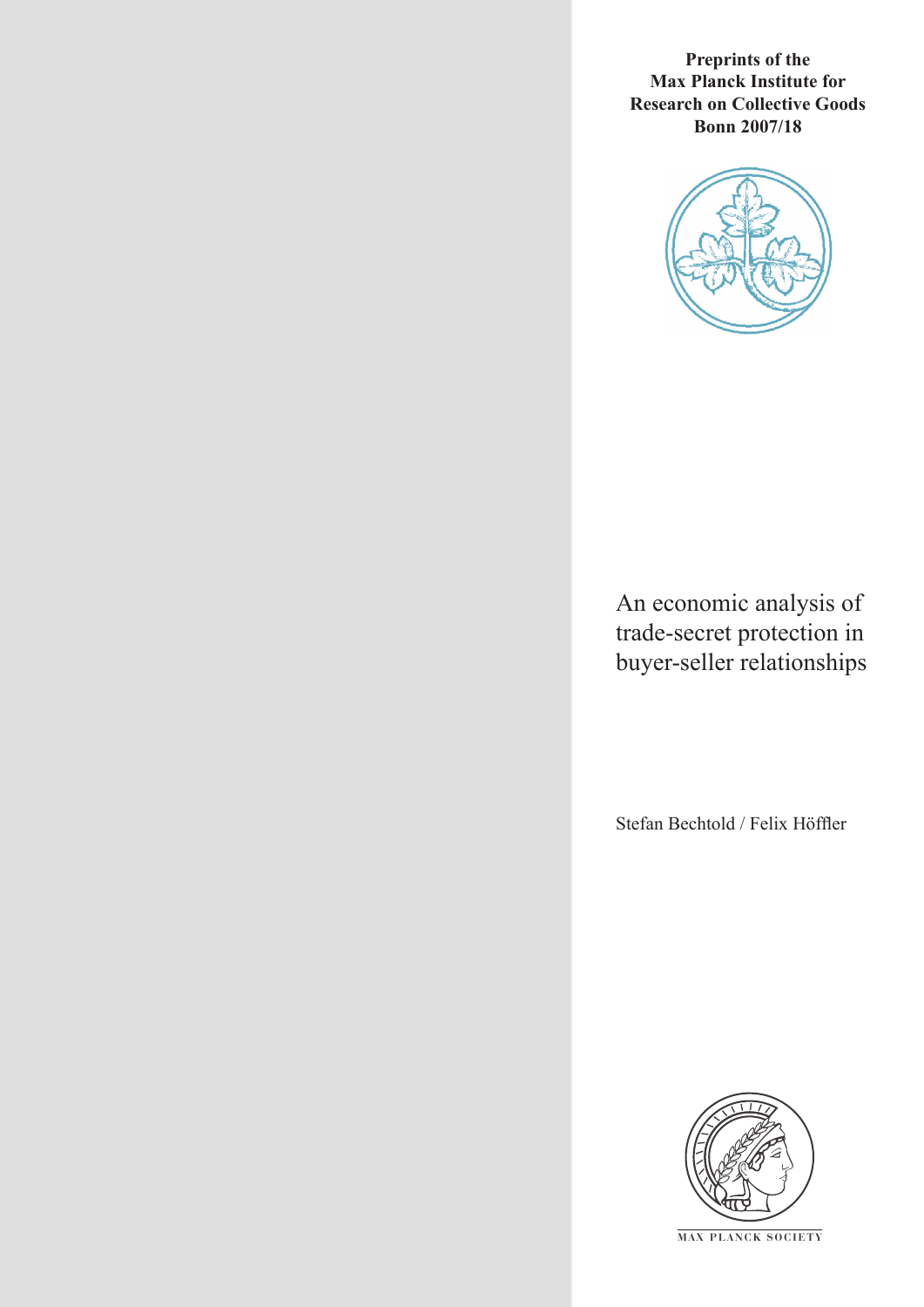# An economic analysis of trade-secret protection in buyer-seller relationships

Stefan Bechtold<sup>†</sup>and Felix Höffler<sup>‡</sup>

June 2008

#### Abstract

The economic analysis of trade-secret protection has traditionally focused on the interests of companies to conceal information from competitors in order to gain a competitive advantage through trade-secret law. This has neglected cases in which the interest is not in concealing information from competitors, but from trading partners. We investigate the social efficiency effects of trade-secret protection in such cases. Many results from economic theory state that asymmetric information (and therefore also its legal protection) is socially undesirable since it leads to inefficient trade. At the same time, protecting private information might create incentives for socially desirable investments. We model this trade-off in a simple buyer-seller model and find that, indeed, trade-secret protection has ambiguous welfare effects. However, a simple, informationally undemanding rule, conditioning the applicability of legal protection on a minimum investment by the informed party to conceal the information, helps to apply trade-secret protection only when it increases welfare. This rationalizes important features of current legal practice.

JEL-Classification: K2, D82

Keywords: disclosure of information, hold-up problems, trade secrets.

We would like to thank Dan Burk, Christoph Engel, Mark Hahmeier, Martin Hellwig, Ben Hermalin, Jos Jansen, Peter-J. Jost, Alexander Morell, Urs Schweizer, Alexander Stremitzer, and Gerhard Wagner for helpful discussions. Excellent comments of two anonymous referees greatly helped to improve the paper. The usual disclaimer applies. Large parts of the work on the paper were done while Stefan Bechtold and Felix Höffler were at the Max Planck Institute for Research on Collective Goods in Bonn, Germany. Felix Höffler gratefully acknowledges financial support from Deutsche Forschungsgemeinschaft through SFB-TR 15.

yETH Zurich, HG E 66.2, Raemistrasse 101, 8092 Zurich, Switzerland. +41-44-632-2670. sbechtold@ethz.ch.

<sup>z</sup>WHU - Otto Beisheim School of Management, Burgplatz 2, 56179 Vallendar, Germany. +49- 261-6509-220. felix.hoeffler@whu.edu.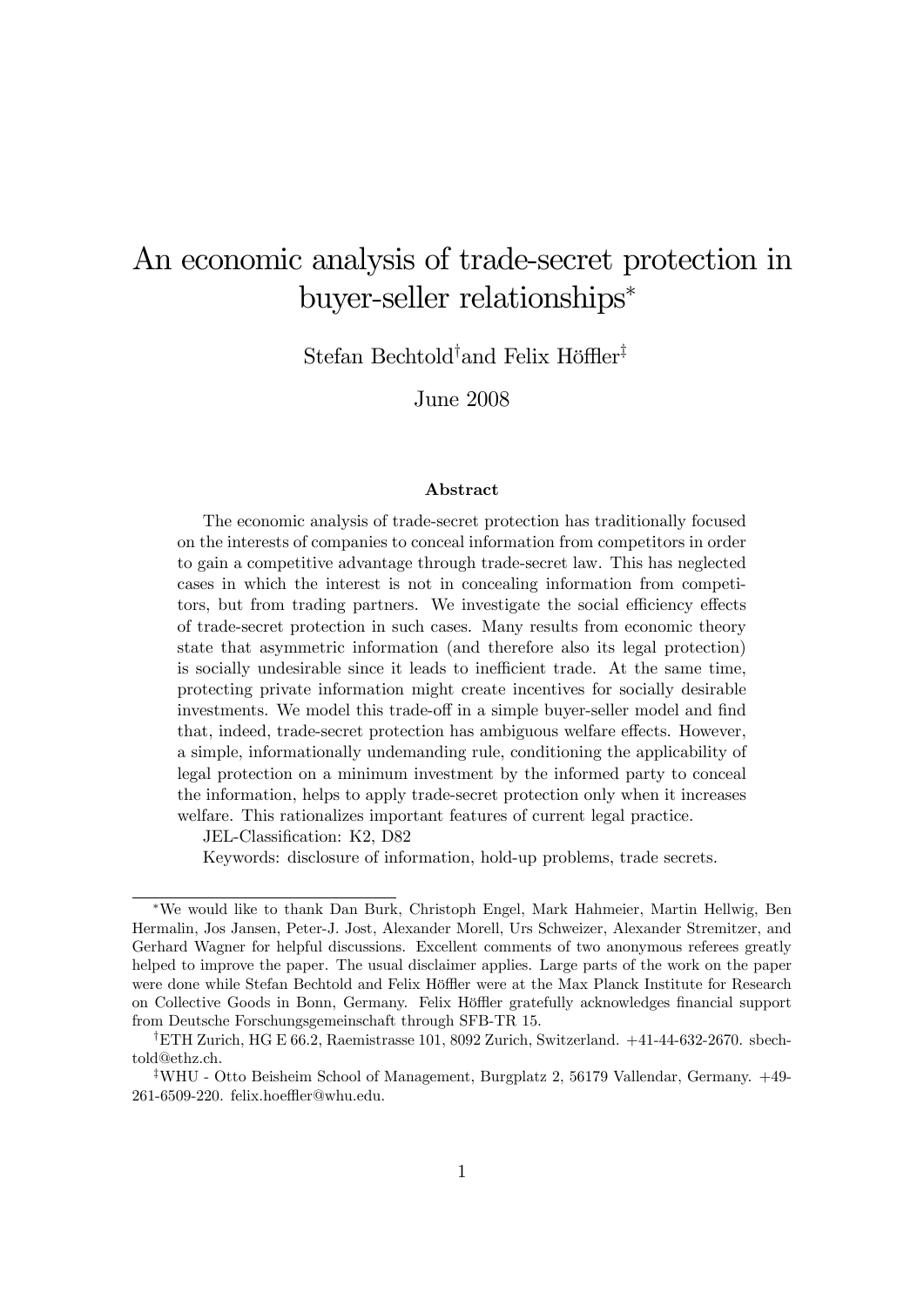# 1 Introduction

Confidentiality of information is often legally protected by trade-secret laws. A large literature exists which analyzes trade-secret protection, and which typically defines a trade-secret as follows:

A trade secret is an item of information...that has commercial value and that the firm possessing the information wants to conceal from its competitors in order to prevent them from duplicating it. (Friedman, Landes, and Posner, 1991, 61)

Keeping such information secret seems warranted since  $-\sin\theta$  to patent pro $t_{\text{e}}$  tection  $\overline{-}$  it creates incentives to invest in the generation of such valuable information in the Örst place, see, e.g., Friedman, Landes, and Posner (1991), Kitch (1980) and Bone (1998).

Although these aspects are very important, such analysis neglects that confidentiality is desired not only in "horizontal" relationships between competitors, but also "vertically" between trading partners. For instance, a buyer usually does not want the seller to know exactly her valuation of the product since this can worsen her bargaining position. While it is obvious that concealing such information is often valuable to the buyer, it is less clear whether such concealment is also socially beneficial.

An example of such a vertical case recently arose in the German energy industry. One of the key issues in the production of electric power is uninterrupted power supply. Power plants usually commit at least a day ahead to deliver a certain amount of electricity into the power grid. If the energy production at the power plant breaks down, the plant operator has to buy energy on a short-term basis in order to fulfill his commitment. While, in such a situation, the potential seller would like to know how urgently the buyer needs additional power (as this influences the price the seller would charge), the buyer is interested in keeping the breakdown of her plant secret.

While power producers have traditionally been able to keep the production levels of their power plants secret, in recent years several companies have interfered with these attempts. In various countries, service companies provide real-time information on the energy production of power plants to potential electricity sellers and traders. These companies install measuring equipment under power supply lines leading out of power plants. By measuring the electromagnetic field emitted by the transmission lines, the equipment allows the service company to measure the electricity supplied by the power plant into the grid.<sup>1</sup> Electricity traders can buy this information (almost) in real time. Since this reveals the power plant's ability

<sup>&</sup>lt;sup>1</sup>In the United States, e.g., Genscape, Inc., has been granted four patents on related measuring technologies; see, e.g., Genscape, Inc. (2006) and Genscape, Inc. (2004). Similar patents exist for measuring fluid flows in gas and oil pipelines, see, e.g., Genscape, Inc. (2007).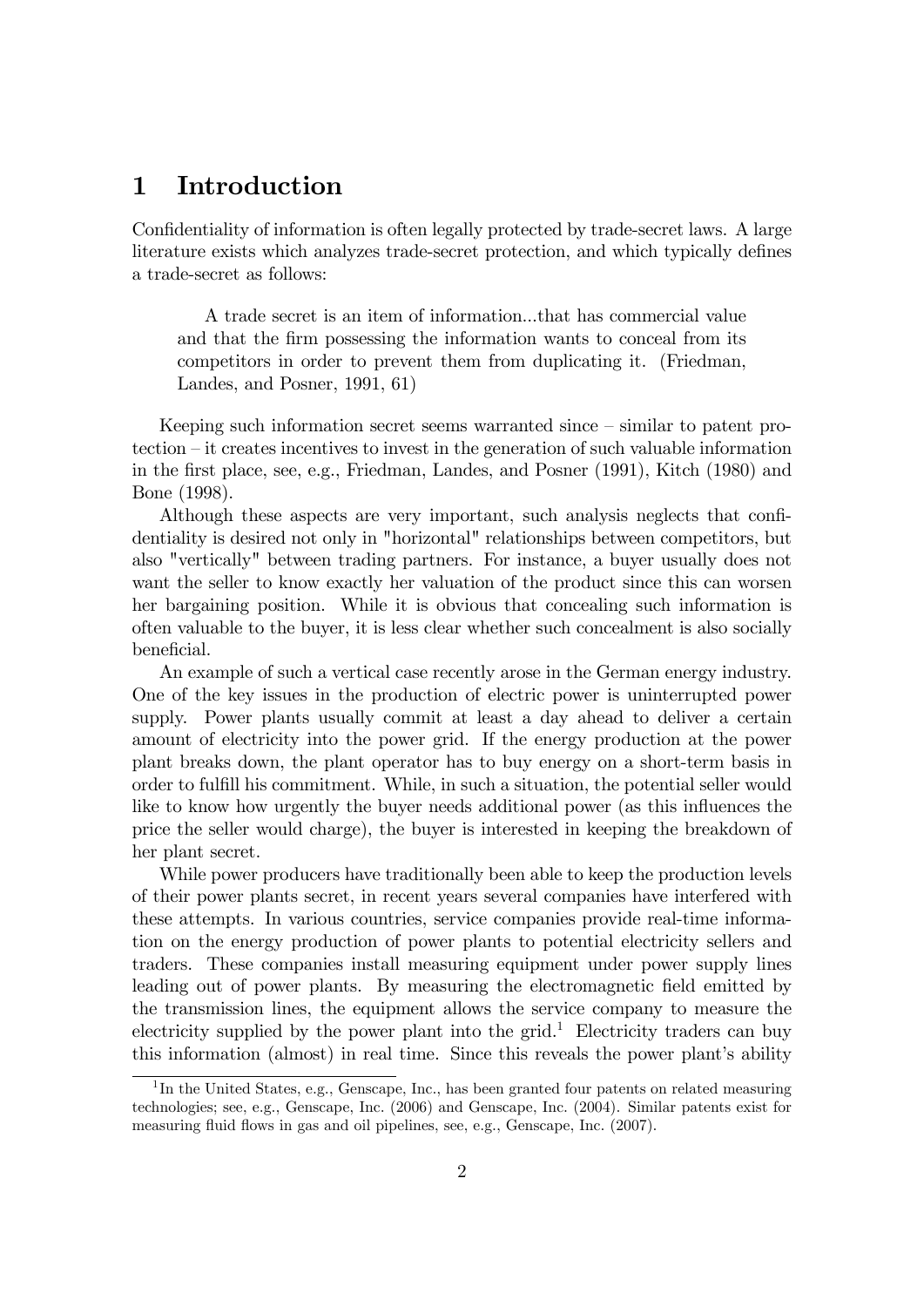to sell electricity  $-$  or, in case of outages, their need to procure additional electricity  $-$  power plant operators filed lawsuits against service companies that offer this information, arguing that the information is protected as a trade secret. As these service companies do not only operate in Germany, but all over Europe and North America, similar cases may arise in other jurisdictions.

This raises the question to what extent a buyer should be able to keep information about her own valuation of a potential deal with a seller confidential, or whether such information should always be divulged to the potential seller. Applying trade-secret law in such cases protects the asymmetry of information. From an efficiency point, this is irritating since it is well-understood that asymmetric information can lead to inefficiencies in buyer-seller relationships. Asymmetric information creates information rents and thereby gives rise to the well-known trade-off between rents and efficiency. The uninformed party might rather abstain from trading than have to pay high information rents; thus, inefficient trade results in the presence of asymmetric information. Myerson and Satterthwaite (1983) have shown that, under rather general conditions, no mechanism exists which guarantees efficient trade under asymmetric information which is incentive compatible, individually rational and exhibits a balanced budget.

However, information rents can also be socially beneficial if they result from investments by the informed party. If, in the absence of secrecy, the informed party were deprived of all rents, it would have no incentive to undertake efficient investments in the first place. This resembles the patent-like efficiency argument in "horizontal" trade-secret cases.

We investigate this trade-off between "efficient trade" (adverse selection) and "investment incentives" (moral hazard) in a simple model. A buyer and a seller trade one unit of an indivisible good. The buyer has an outside option, but its value is her private information. The seller makes a take-it-or-leave-it offer to trade the good. Before that, the buyer might undertake a non-verifiable relation-specific investment, increasing her valuation of the good, but leaving the outside option unaltered. We also allow for ex-ante investments in concealing and revealing the information by the buyer and the seller, respectively. The size of the investments determines the likelihood of the information to be revealed to the seller, who, in case of revelation, can appropriate all gains from trade. Trade- secret protection implies that  $-\text{ex post}$  – the seller is fined in case he tries to find out the buyer's information.

There are two main findings. First, having trade-secret protection is always beneficial, i.e., there should always be a remedy for violation of trade secrets. The reason is that the uninformed party (the seller) has a socially excessive interest to invest in revelation of the information. With symmetric information, the seller is able to appropriate all gains from trade, i.e., can use perfect price discrimination. This leads to ex post efficient trade. However, the seller's incentive to make information symmetric is not only motivated by the additional social surplus, but also by appropriating the buyer's information rent. Remedies for trade-secret violation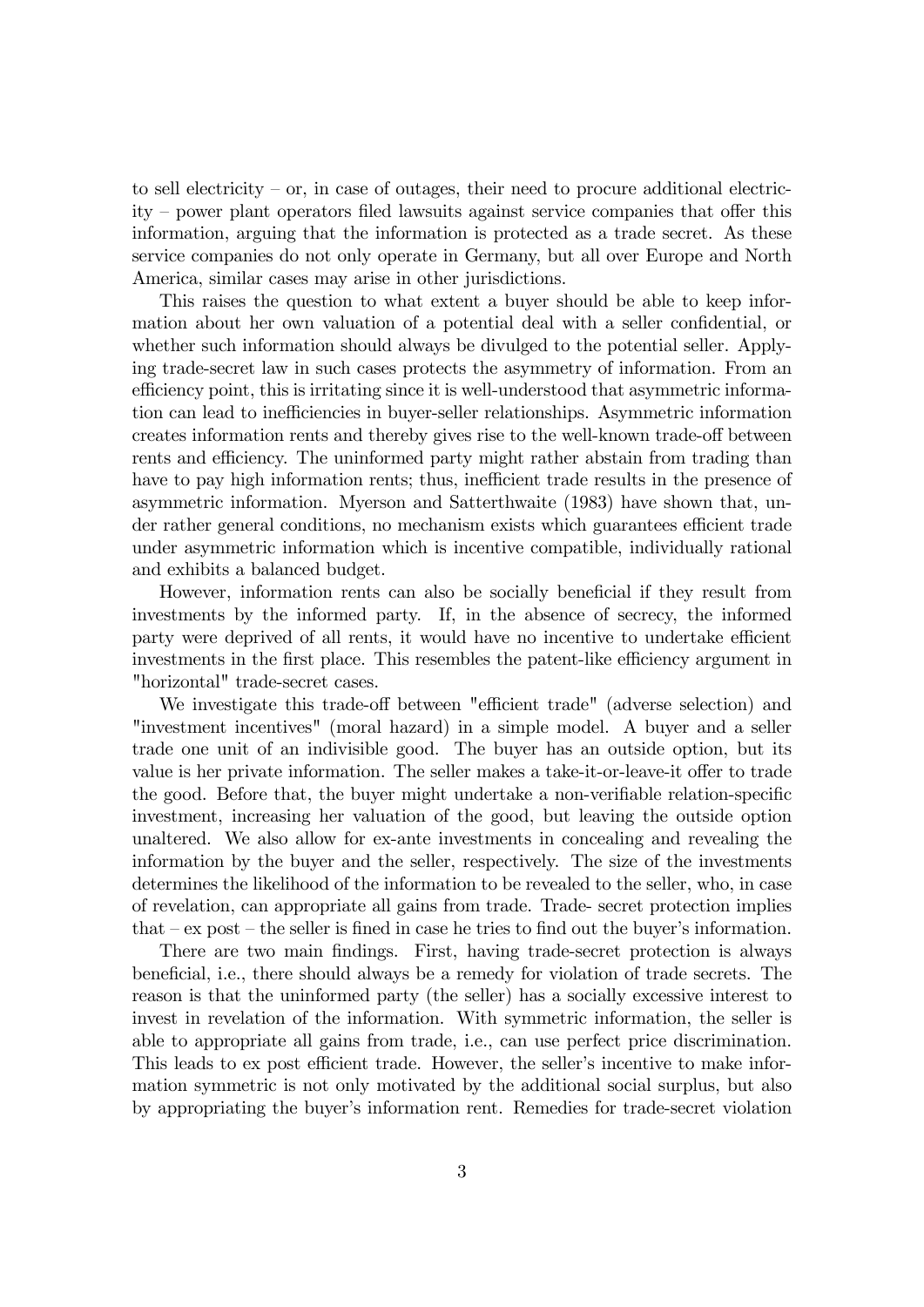work against this socially excessive rent seeking motive. Furthermore, asymmetric information and its protection is socially beneficial since it protects the buyer's information rent which increases in the relation-specific investment. Thus, returns on the relation-specific investment are protected and thereby trade-secret laws safeguard investment incentives.

The second main finding refers to a robust rule for the application of tradesecret protection. The optimum size of the fine depends on which of the underlying efficiency problems is dominant: the fine should be large if the underinvestment problem in the relation-specific investment is large; the fine should be small if the danger of (ex post) inefficient trade is dominant. A "conditional trade-secret protection rule" helps to apply trade-secret protection only when it is beneficial. This rule is often found in trade-secret laws. It says that for trade-secret protection to be applicable, the informed party must have undertaken some minimum effort to conceal the information.

In buyer-seller relationships, such an effort will be small if the adverse selection problem is large. In this case, there should be little trade-secret protection, and  $\overline{\phantom{a}}$ indeed – with the conditional trade-secret protection rule the expected fine for the uninformed seller will be small; i.e., he has a large incentive to reveal the buyer's type, which increases the likelihood of efficient trade. To understand why this is the case, consider a situation where most buyers have an attractive outside option. Thus, many of them will anticipate that it is best for them to go for the outside option. Since investments are relation-specific, they will not invest at all. Thus, they never have any information rent  $-$  and thus no incentive to engage in costly concealing of information. This, in turn, reduces the expected fine for the seller, increases his incentive to invest in revelation, and thereby reduces the danger of inefficient trade.

For the opposite case, assume that the outside option is unattractive but the relation-specific investment is very effective. In such a case, the seller will set a price which all types of buyers will accept. Thus, there is no adverse selection problem. However, the moral hazard problem is severe, and therefore high expected fines are sensible. The conditional trade-secret protection rule works in this direction: all types of buyers receive an information rent in case of asymmetric information, therefore all of them invest in concealing. This increases the expected fine and  $disconrages revealing efforts – as it should from a social welfare perspective.$ 

A key driver of our results, namely that private incentives for information revelation can be excessive, goes back at least to Hirshleifer (1971), who introduced the notion of "foreknowledge" which is valuable to its holder only due to its distributive effect, not to its efficiency effect. This constitutes already an important argument contrary to the view that protection of secrecy of information generally tends to be welfare decreasing, since more symmetric information should usually increase the efficiency of the allocation (see Posner (1981) and Stigler (1980), in particular for the case of private information in employer-employee relationships). This discussion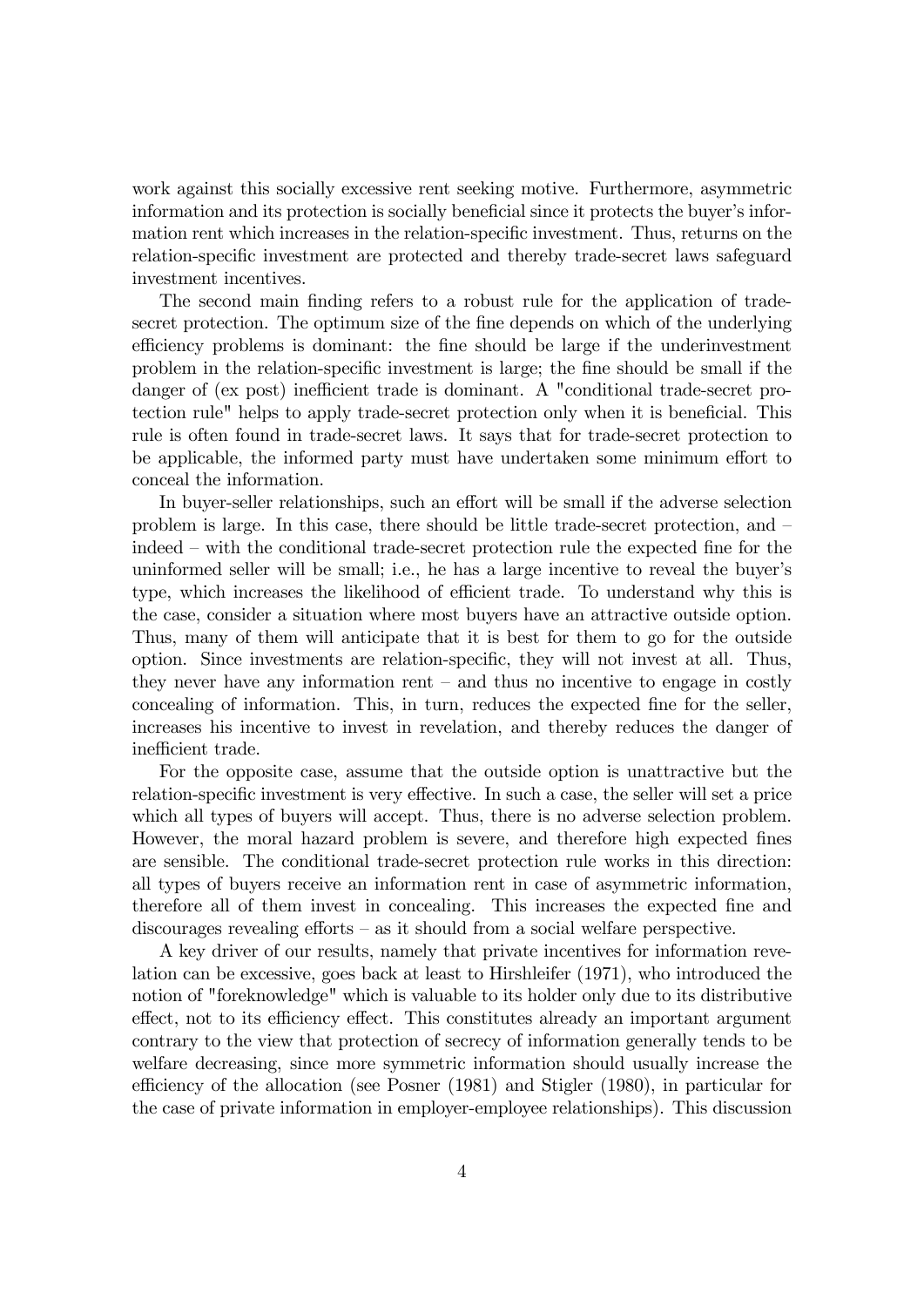was taken up by Levin  $(2001)$  who  $-\sinilar$  to our findings  $-\text{finds}$  ambiguous welfare effects of information revelation in buyer-seller relations.

Finally, a paper closely related is Hermalin and Katz (2006). They are concerned with the problem of "privacy" in particular of information of consumers or employees. They think of the private information as being in principle verifiable in form of an "indicator variable" and ask who should have the "property rights" on this indicator variable: the informed party or the uninformed party? They also find that the effects are ambiguous. The informed party need not be worse of when giving the property rights to the uninformed party, and welfare need not be higher in this case. The major difference to our paper is that Hermalin and Katz focus on a detailed analysis of the adverse selection problem, while we look also at a moral hazard problem with respect to relation-specific investments. Furthermore, we model trade-secret protection as a mechanism influencing the likelihood of symmetric information, rather than comparing different property rights regimes.

Our analysis is complementary to the existing literature on trade secrets mentioned in the beginning (Friedman, Landes, and Posner (1991), Kitch (1980) and Bone (1998)), though clearly distinct since we focus on asymmetric information in vertical trading relationships, while the existing literature is concerned primarily with horizontal cases.

Furthermore, our paper is also related to the literature on disclosure duties in contract law, such as Kronman (1978), Shavell (1994), or Grosskopf and Medina (2008). This literature is concerned with investments which increase the probability of efficient trade, while in our model the investment increases the ex post surplus. More technically, in our setting, the "type" of an agent is known to the agent, while in the disclosure duties literature it is usually not; e.g., a contractor does not know the cost of the project (i.e., his own type), but might find it out when undertaking some information investment. In our model, the buyer always knows whether she has a strong or weak position vis-a-vis the seller. The investment always increases the value of the trade, given that trade occurs.

The remainder of the paper is organized as follows. Section two discusses the legal framework we are considering. Sections three introduces the basic intuition why trade-secret protection might be welfare reducing. Section four sets up the model, which is analyzed in Section five. Section six discusses private damages and conditional trade-secret protection as institutions to implement trade-secret protection. Section seven brieáy discusses applications in and beyond trade-secret laws, Section eight concludes.

# 2 Legal Framework

Information about the buyer's valuation of a potential secret may, under certain circumstances, be protected as a trade secret. While, in the United States, tradesecret protection is a matter of state law, the general rules are very similar across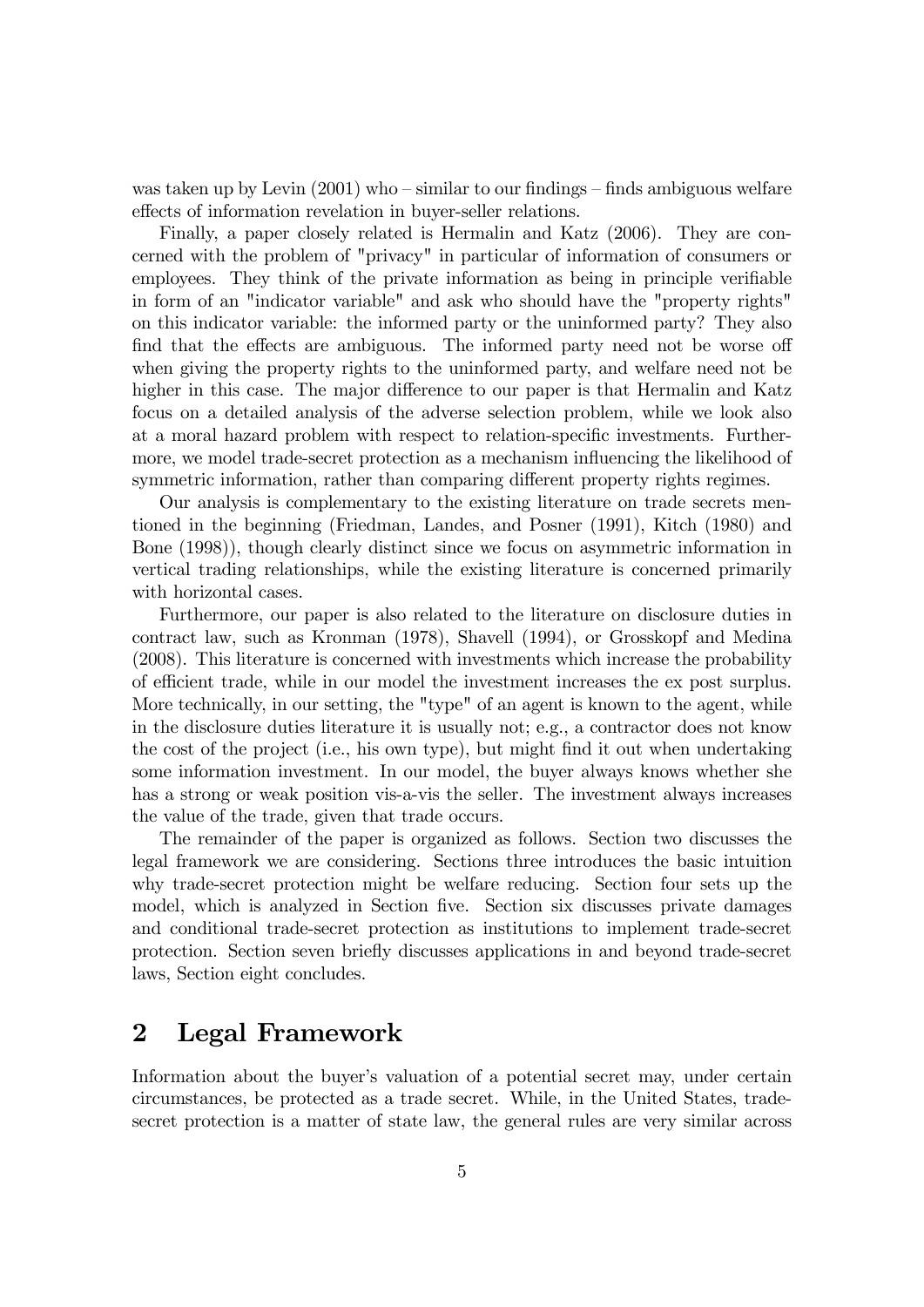all states. Current state-level trade-secret protection is strongly ináuenced by the Third Restatement on Unfair Competition<sup>2</sup> and the Uniform Trade Secrets Act,<sup>3</sup> which codify traditional common law rules and which most states used as a point of reference when creating their trade-secret statutes.

In general, in order to qualify as a trade secret, information must confer an economic advantage when kept secret, it must be secret in fact, and it must be protected from disclosure by reasonable secrecy safeguards. Such safeguards may include confidentiality agreements, constructing fences or walls to block public view, using passwords, and restricting employee access to sensitive areas; see Uniform Trade Secrets Act ß1(4), Milgrim (2008), ß1.01, and Bone (1998), 248-249. Tradesecret protection is violated if the information is acquired, used or disclosed in breach of conÖdence, by violating an independent legal norm (such as laws against trespass, fraud or the ft) or by other improper means.<sup>4</sup>

Under the German Act Against Unfair Competition, in order to qualify as a trade-secret, information must be related to a firm, it must be known only to a limited number of people, the firm must have a legitimate interest in the secrecy, and it must be obvious that the Örm wants to keep the information secret, see Hefermehl, Köhler, and Bornkamm (2008), §17 UWG Rdnr. 4. Trade-secret protection is violated if the information is acquired, used or disclosed without authorization by technical means or by creating or taking away a fixed copy of the information; see Section 17 of the German Act Against Unfair Competition.

While the details of trade-secret protection differ across jurisdictions, the general requirements and limitations are very similar. In many jurisdictions, information can only be protected as a trade secret if the owner of the secret takes reasonable precautions to prevent disclosure.<sup>5</sup> Without such precautions, there is no indication that the owner has a real interest in keeping the information secret. However, the law does not require such precautions to be perfect. In particular, it does not require the owner to guard against unanticipated, undetectable, or unpreventable methods of espionage that are very costly or even impossible to prevent.<sup>6</sup> Hence, a party can seek trade-secret protection only if it has shown some effort to conceal the information. At the same time, trade-secret protection puts a limit on the amount of effort required for this.

<sup>&</sup>lt;sup>2</sup>Restatement (Third) of Unfair Competition §§ 39-45 (1995), superseding the Restatement (First) of Torts ßß 757-759 (1939).

<sup>3</sup>Uniform Trade Secrets Act, 14 U.L.A. 433 (1985).

<sup>4</sup>What constitutes other "improper means" is subject to considerable debate; see only E.I. duPont deNemours & Company, Inc., v. Christopher, 431 F.2d 1012, 1016 (5th Cir. 1970).

<sup>&</sup>lt;sup>5</sup>For U.S. trade-secret law, see Milgrim  $(2008)$ ,  $\S1.03$ . For German trade-secret law, see Hefermehl, Köhler, and Bornkamm (2008), §17 UWG Rdnr. 10.

 ${}^{6}$ E.I. duPont deNemours & Company, Inc., v. Christopher, 431 F.2d 1012, 1016 (5th Cir. 1970).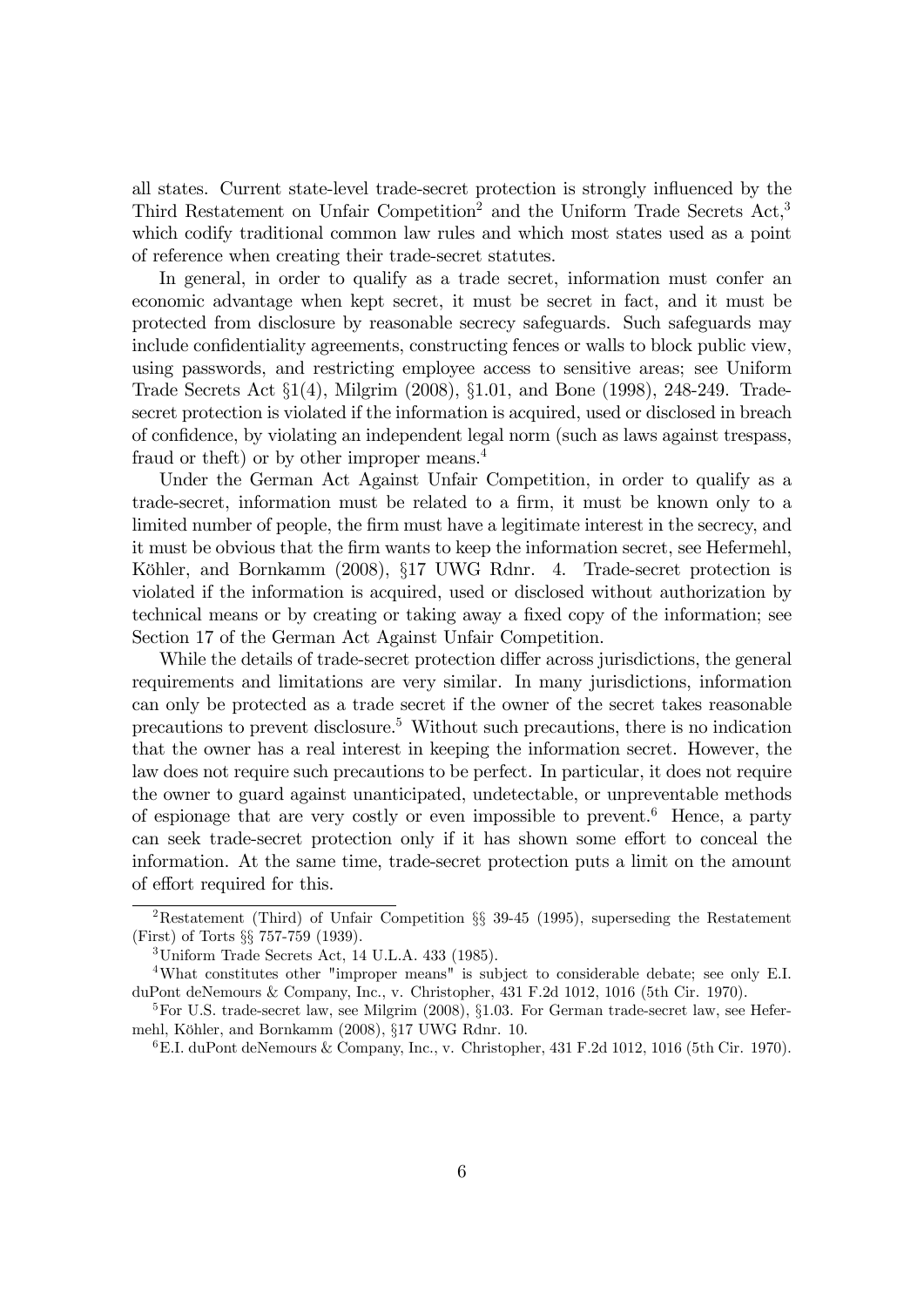### 3 Tradeo§s of Trade-Secret Protection

To formalize the tradeoffs of trade-secret protection as a means to protect the secrecy of information, we discuss a simple buyer-seller relationship. Consider a buyer (she) and a seller (he) who can trade one unit of an indivisible good. Production costs for the seller are normalized to zero. The buyer's valuation for the good is  $b > 0$ . The buyer has an alternative sourcing option at cost  $c, b > c > 0$ . We assume that c reflects the actual production cost of the good in the outside option (e.g.,  $c$  might be the cost at which the buyer could produce the good herself). The value  $c$  is drawn from a smooth distribution F with compact support on  $[c, \bar{c}]$ , and its realization is private information to the buyer. The seller has all bargaining power, i.e., he posts a take-it-or-leave-it offer by demanding a price  $p$ . The seller's payoff equals zero if no trade happens, otherwise it equals  $p$ . For the buyer, the payoff when trading with the seller is  $b - p$ , and  $b - c$  otherwise. Therefore, trade will only happen if  $p \leq c$ .

The solution to this bilateral trading under asymmetric information is very similar to a standard monopoly problem. The probability that trade at price  $p$  occurs equals  $1 - F(p)$ , thus we can interpret  $1 - F(p)$  as a demand function. Therefore, the seller maximizes expected profits by maximizing:

$$
\pi_S = p\left(1 - F\left(p\right)\right) \to \max_p \tag{1}
$$

If  $-$  what we want to assume in the following  $-F(p)$  is log-concave and thereby also  $1 - F(p)$  is log-concave, this problem has a unique solution (see Bagnoli and Bergstrom (2005) and the references cited there), which we call  $p^m$ . The seller sets a monopoly price such that, for all realizations of  $c < p<sup>m</sup>$ , inefficient trade occurs, while for all higher values of  $c, c \geq p^m$ , efficient trade takes place, and the buyer receives an information rent. Figure 1 shows the similarity of the problem to the standard monopoly problem, where the area  $A$  reflects the deadweight loss from monopoly, and the area  $B$  the information rent (or consumer surplus).

With symmetric information, the seller would be able to set the price identical to  $c$ , implying efficient trade and no information rent. This welfare improvement from symmetric information is similar to the welfare improvement gained from perfect price discrimination in the standard monopoly problem. Helping to create symmetric information, e.g., by abolishing trade-secret protection, therefore has the potential to increase efficiency.

However, this simple setup already suggests potentially beneficial effects of tradesecret protection. If buyers and sellers could engage in efforts to conceal or to reveal the information, they would have a strict incentive to do so. The buyer would invest up to  $B$  to protect the information. In the current framework, this is clearly socially wasteful. However, also the seller's effort to reveal will be socially excessive. The maximum the seller could gain from revealing the buyer's type to him is not only A, but  $A + B$ .

Trade-secret protection, or, more precisely, punishments for its violation, might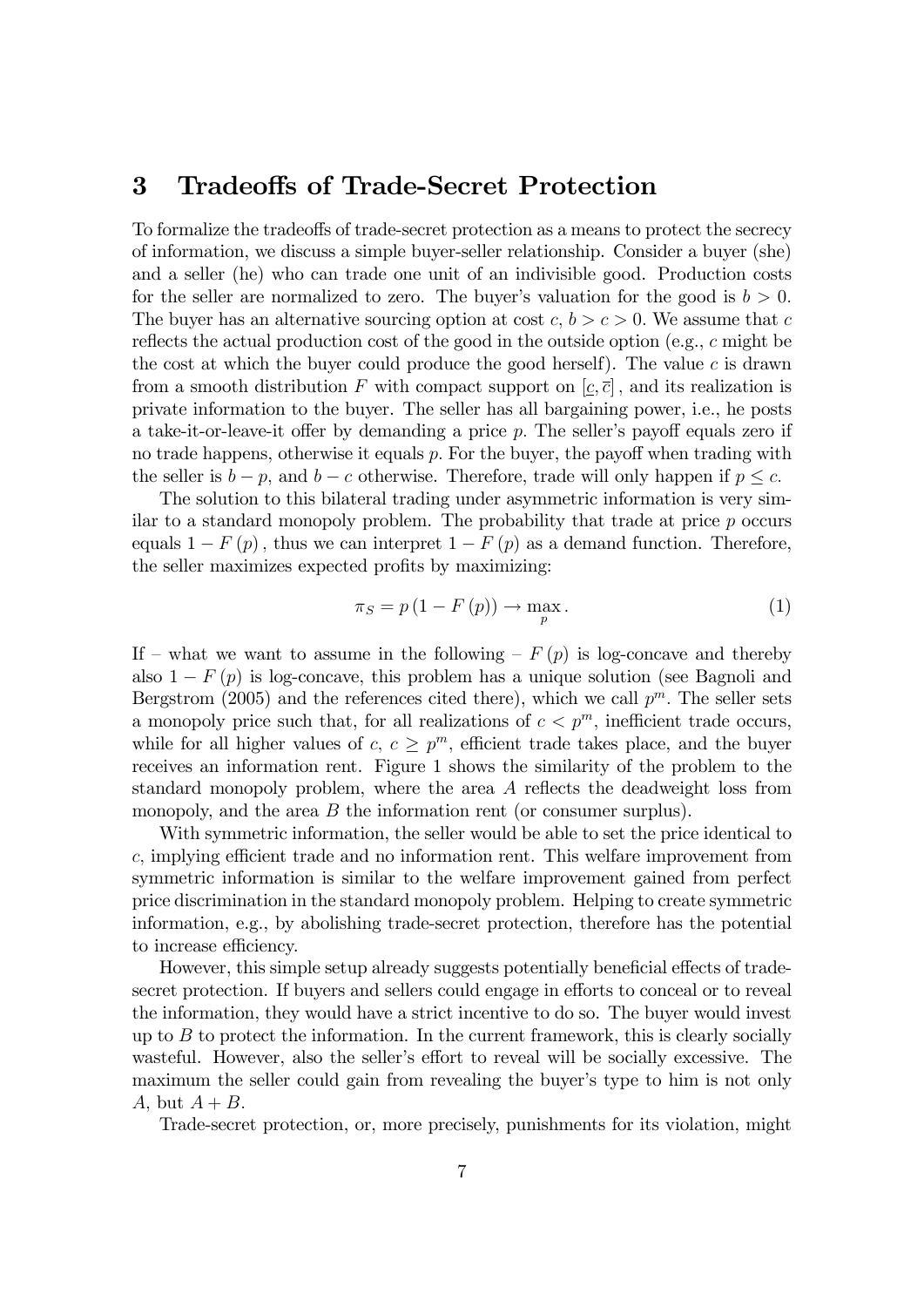

Figure 1: Optimum pricing without relation-specific investments

prevent the seller from engaging in (excessive) revealing effort. This, in turn, might reduce the wasteful concealing effort by the buyer. Therefore, trade-secret protection might be beneficial by reducing wasteful rent seeking activities.

Another argument in favor of trade-secret protection refers to the information rent B : Assume the buyer could engage in activities that increase her valuation for the good. If this increases her information rent, she will have an incentive to engage in such investment. However, if, with symmetric information, the buyer would be able to appropriate all consumer surplus, symmetric information removes investment incentives. To make these arguments more precise, we need a more complete model.

### 4 Model

We maintain the basic assumptions of the last section, but add explicitly rent seeking activities of the parties, as well as investment of the buyer in the valuation of the good. Finally, we specify how trade-secret protection works in this context.

In  $t = 0$ , the buyer's type is determined. The realization of c is private information. In  $t = 1$ , the buyer and the seller can simultaneously engage in concealing and revealing effort. Call the concealing effort of the buyer  $\gamma_B$ , and the seller's revealing effort  $\gamma_S$ . The cost of these investments to the subjects are given by  $\phi(\gamma_i)$ ,  $i = B, S$ , where  $\phi'(0) = 0$ ,  $\phi' > 0$  for  $\gamma_i > 0$ , and  $\phi'' > 0$ . Investment levels cannot be observed by the other party.

In  $t = 2$ , the buyer can make a relation-specific investment e to increase the value from trading with the seller. Thus, the valuation is now  $b(e)$ , with  $b' > 0$ ,  $b'' < 0$ . The benefit from choosing the outside option is not affected by this investment: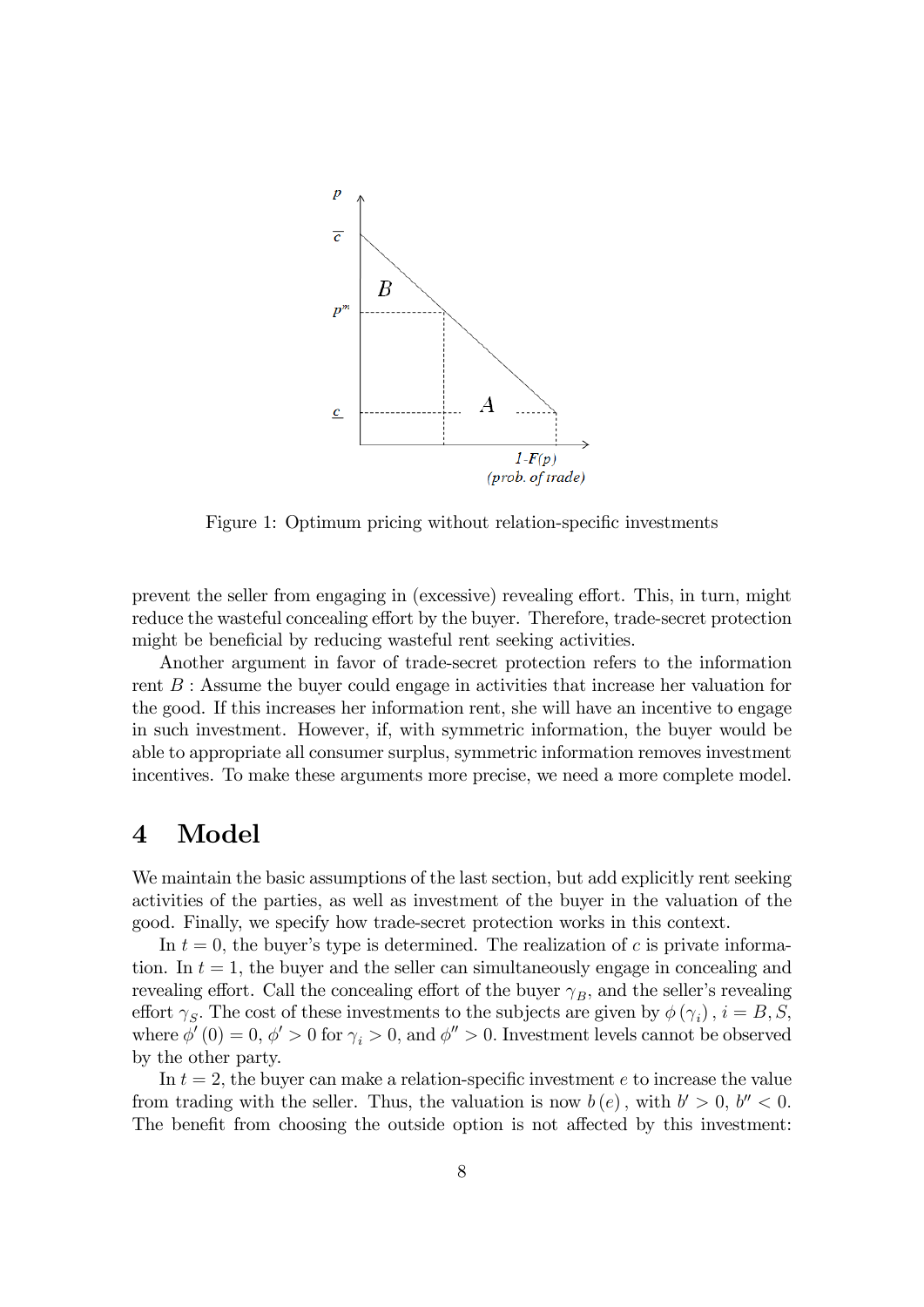

Figure 2: Effect of concealing and revealing effort

it always equals  $b(0) - c$ . The investment e is non-observable and non-verifiable. Therefore, with symmetric information, the hold-up problem would arise, since the seller would demand the total ex post surplus equal to  $b(e) - [b(0) - c]$ ; anticipating this, the buyer would not invest at all,  $e = 0$ .

After the choice of the investment, nature determines in  $t = 3$  whether the private information of the buyer, i.e., her type  $c$  and her investment level  $e$ , is revealed to the seller or not. Revelation happens with probability  $\alpha$ , where  $\alpha$  is a function of the difference between the revealing and concealing efforts:  $\alpha = \alpha (\gamma_S - \gamma_B)$ , with  $\alpha' > 0$ . If the seller has invested a lot to reveal, while the buyer has invested little to conceal, the probability of revelation will be large.

To facilitate the analysis, we want to restrict attention to outcomes with the following properties: (i)  $\alpha'' = 0$  in the relevant parameter region, and (ii) in equilibrium  $\alpha \in ]0,1[$ . A sufficient condition for the two properties to apply in equilibrium would be that  $\alpha'' = 0$  at all  $\alpha \in [0,1]$  and that  $\phi(\gamma_i)$  is sufficiently convex. More generally, we think of a function  $\alpha (\gamma_S - \gamma_B)$  taking the form depicted in Figure 2, where, due to  $\phi$  being sufficiently convex, we can restrict attention to the parameter region  $T<sup>7</sup>$ 

Note that we consider only cases where  $\alpha > 0$ , which implies that the private information could always be revealed to the seller even if the seller had not undertaken any effort to reveal it. In many applications, it seems plausible that the information could become public just by chance (e.g., it could be published in a newspaper).

In  $t = 4$ , the seller makes a take-it-or-leave-it offer to the buyer. In  $t = 5$ , the seller might be punished for the violation of trade-secret protection. With probability  $\beta$ , the seller has to pay a fine D if he tried to reveal the private information. The harder he tried to find out, i.e., the higher  $\gamma_S$ , the higher the probability  $\beta$ ,  $\beta(\gamma_S)$ ,

<sup>&</sup>lt;sup>7</sup>In the Appendix, we discuss an extension of the model to incorporate alternative functional forms of  $\alpha (\gamma_S - \gamma_B)$  where we do not have to impose properties of the equilibrium outcome.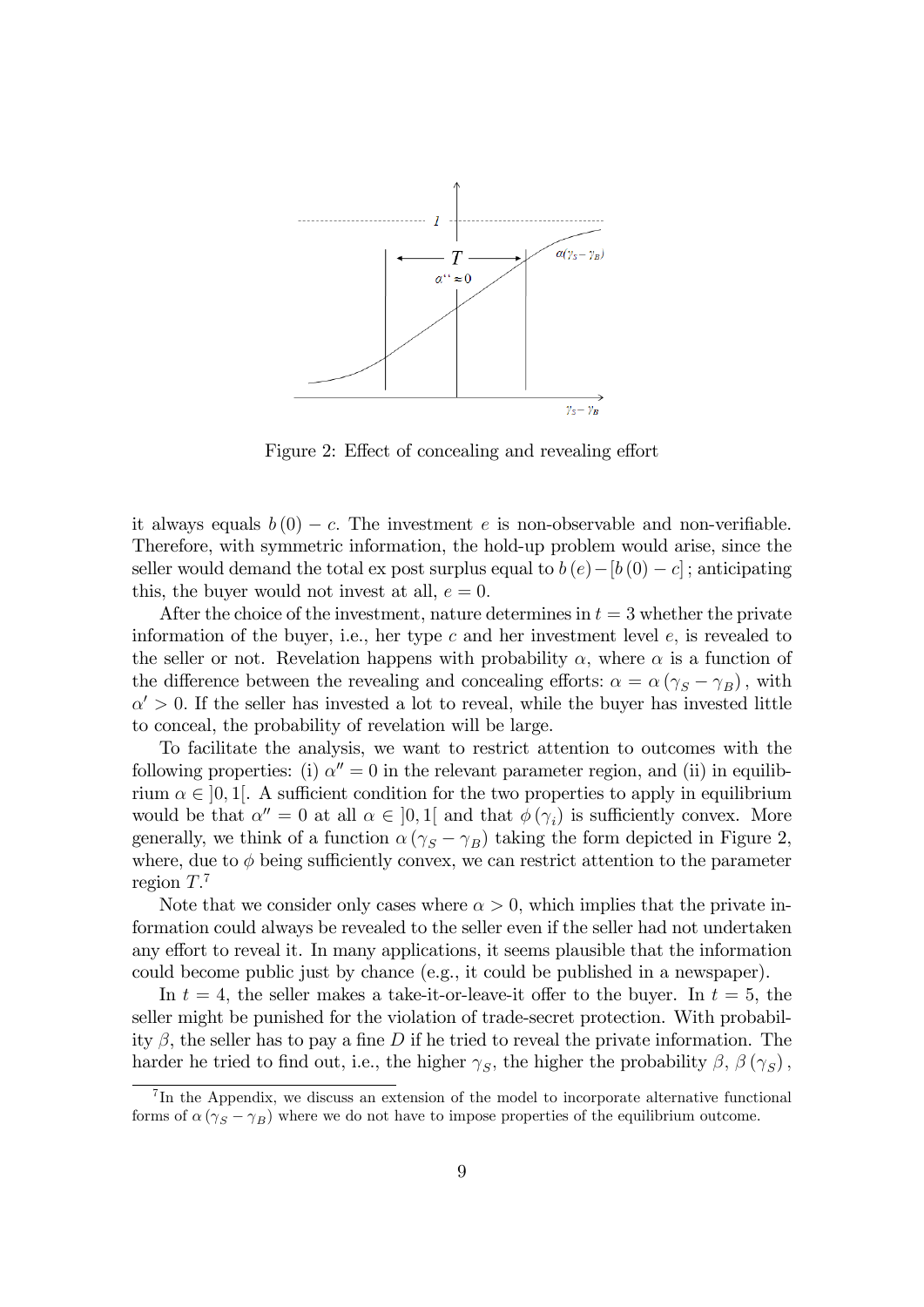

Figure 3: Timing

with  $\beta' > 0$ . If he did not try to reveal, he will not be fined, i.e.,  $\beta(0) = 0$ . We will later discuss whether making the probability of a fine to apply conditionally also on  $\gamma_B$  would make sense. Figure 3 summarizes the timing of the events.

That punishments are conditional on attempts to reveal the private information is in line with currently used trade-secret law, as pointed out in section 2. The same is true for assuming  $\beta(0) = 0$ : without a deed, there is no punishment.<sup>8</sup> Note that our assumptions imply that trade-secret protection can never prevent the seller from using the information once it is revealed to him. This captures the idea that it is impossible to credibly commit to forget something. However, trade-secret protection can reduce the seller's effort to reveal the information by the threat of punishment in case of detection.

The fine D reduces the seller's payoff but does not (directly) affect the buyer's payoff. This would be the case, e.g., for a prison sentence or a fine payable to the public budget (trade-secret laws allow for prison sentences).<sup>9</sup> We will later discuss the case of private damages (potentially including punitive damages), i.e., a compensation payable by the seller that, at least some extent, increases the buyer's payo§.

The overall payoffs of the buyer and the seller are given by:

$$
\pi_B = \begin{cases}\nb(e) - p - e - \phi(\gamma_B) & \text{if trading with the seller,} \\
b(0) - c - e - \phi(\gamma_B) & \text{if using the outside option.} \\
\pi_S = \begin{cases}\np - \phi(\gamma_S) - \beta D & \text{if trading with the buyer,} \\
-\phi(\gamma_S) - \beta D & \text{if no trade occurs.}\n\end{cases}
$$

We look for a subgame perfect equilibrium of this game.

<sup>8</sup>An alternative assumption could be to condition the punishment on the actual use of the information. We will later take up this point when discussing "private damages".

<sup>&</sup>lt;sup>9</sup>See, e.g., § 499c of the California Penal Code and Section 17 of the German Act Against Unfair Competition which allows for prison sentences of up to five years for severe trade-secret violations.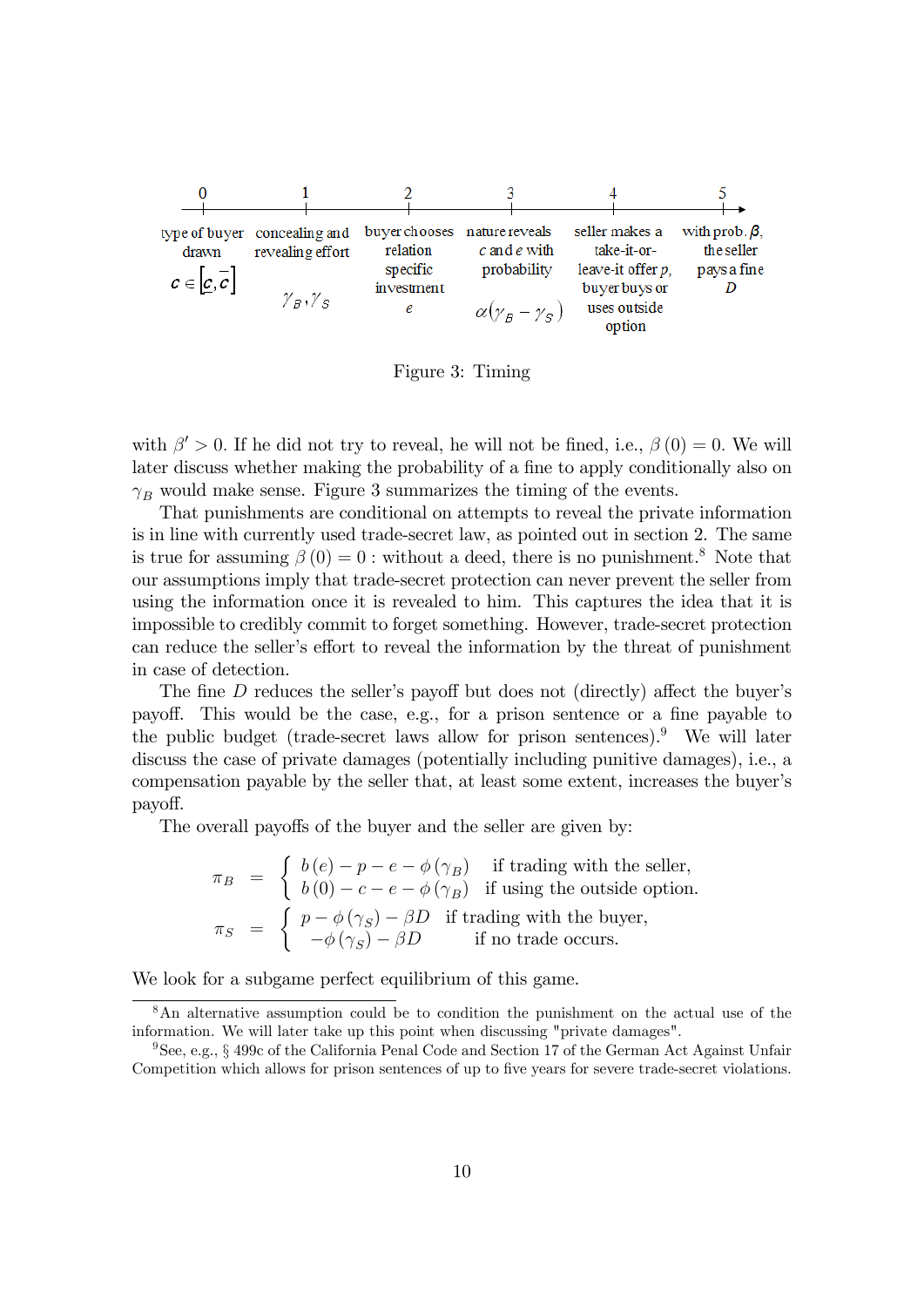### 5 Analysis

### 5.1 Relation-Specific Investment and Pricing

We solve the game backwards and start by analyzing stages  $t = 2$  to  $t = 5$ . Assume some equilibrium choice of the concealing and revealing efforts  $\gamma_B$  and  $\gamma_S$ , determining a certain probability of revelation of the private information  $\alpha$ . The first proposition describes the optimal choices of the buyer's relation-specific investment and the seller's pricing behavior in  $t = 4$ .

**Proposition 1** For the subgame starting at  $t = 2$ , there exists a unique subgame perfect equilibrium. It is characterized as follows. The buyer chooses an inefficiently low investment level  $e^*$ , defined by  $b'(e^*) = \frac{1}{1-\alpha}$  if she is of type  $c \geq \hat{c}$ , where  $\hat{c}$  is defined by  $b(e^*) - p^m = b(0) - \hat{c}$ ; for  $c < \hat{c}$ , the investment level is zero. The seller posts a price  $p^m = \arg \max p(1 - F[p - (b(e^*) - b(0))])$  if information is asymmetric; otherwise, the price equals  $b(e^*) - [b(0) - c]$  for  $c \geq \hat{c}$  and c for  $c < \hat{c}$ .

**Proof.** Assume information was not revealed in  $t = 3$ . Then, the seller maximizes

$$
\pi_S = p(1 - F(p - (b(e^*) - b(0))))
$$

Since in  $t = 4$ ,  $\alpha$  and  $e^*$  are already fixed, this reduces to maximizing with respect to p, which has a unique solution  $p^m$  if  $F(.)$  is log-concave, as assumed (see Bagnoli and Bergstrom (2005) and the literature cited there). If the information is revealed, perfect price discrimination occurs. Buyers anticipate  $p^m$ , and  $-$  if they expect to trade with the seller – maximize  $(1 - \alpha) [b (e) - p<sup>m</sup>] - e$ , implying  $e<sup>*</sup>$  being defined as in the Proposition, while efficient investment requires  $b'(e^{FB}) = 1$ . Only those buyers for which the resulting payoff  $b(e^*) - p^m$  exceeds the outside option payoff  $b(0) - c$ , will choose positive investment levels. All lower c types will not invest at all and choose the outside option, implying a cutoff type  $\hat{c}$ .

If, in  $t = 3$ , the information on the type c and the effort choice e is revealed, the seller will execute perfect price discrimination, i.e., he will demand a price equal to the buyer's ex post surplus in excess of her outside option payoff. This implies not only that the buyer has no information rent, but also that she is expropriated of all gains from her relation-specific investment  $e$ , since  $e$  does not affect the outside option.

If no revelation of information occurs, buyers get an information rent and can increase this information rent by investing  $e$ . Therefore, asymmetric information protects investment incentives. However, since information will be revealed with probability  $\alpha$ , this protection is imperfect and underinvestment occurs (the hold-up problem is only partially solved). The investment incentives are decreasing in  $\alpha$ .

However, not all types may get an information rent. Buyers can anticipate the price  $p^m$  the seller will demand. Buyers with a very attractive outside option (a low c) anticipate that, with asymmetric information, they will still prefer the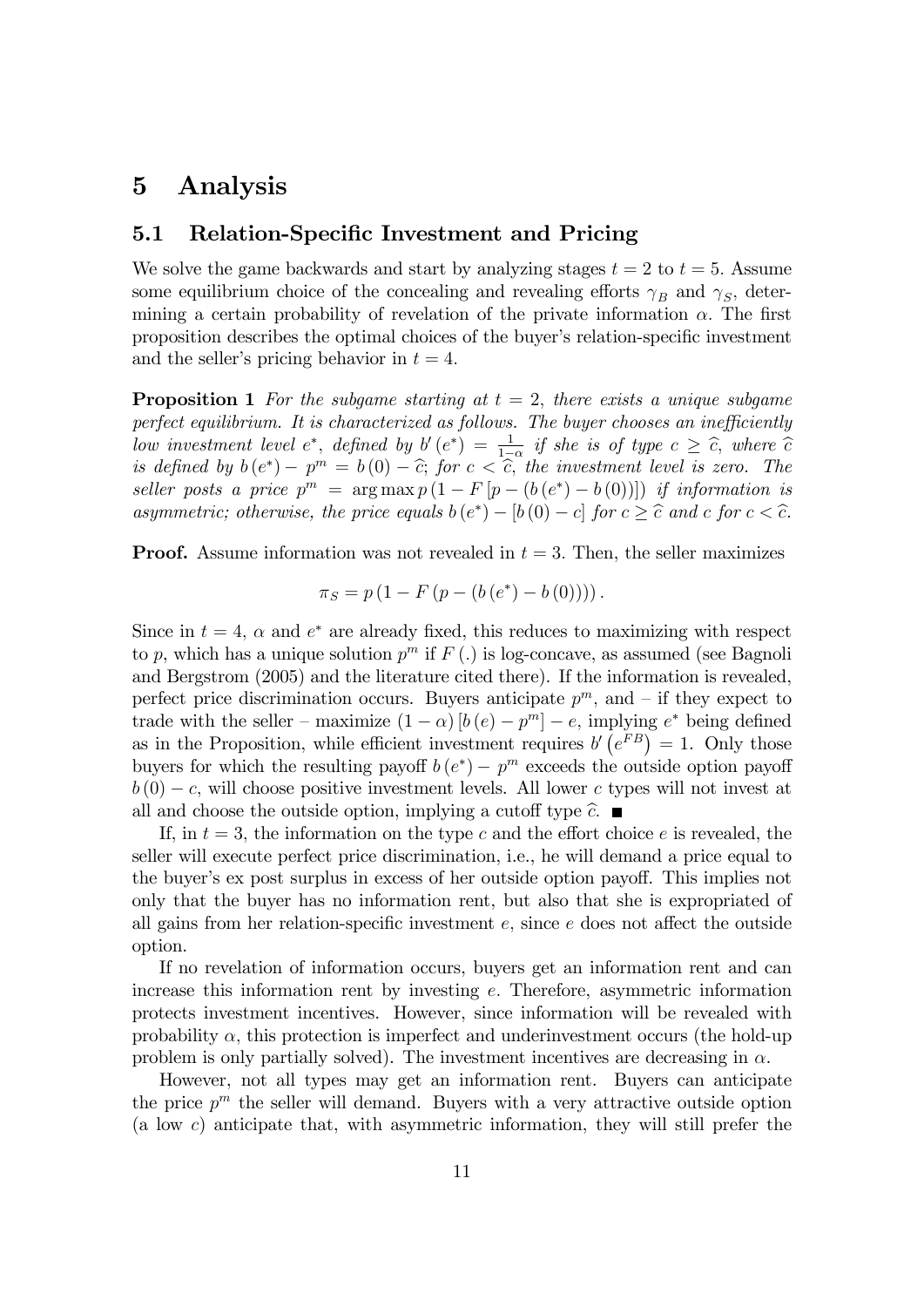

Figure 4: relation-specific investment

outside option, even if they invested in increasing the valuation from inside trading. These low c types therefore never receive a return on investing (not with asymmetric information, and obviously not with symmetric information) and therefore abstain from investing. An indifferent type  $\hat{c}$  exists who anticipates that – if investing optimally (i.e., taking care of the fact that, with probability  $\alpha$ , she will lose the returns on the relation-specific investment)  $-$  she will be indifferent between trading with the seller and the outside option. The seller, in turn, anticipates the optimal investment decision and demands the monopoly price  $p^m$  in case that information is not revealed. Figure 4 depicts this situation.

Note that, in particular if investments are very effective, i.e.,  $b(e^*) - b(0)$  is large, the seller might find it optimal to serve all types, i.e.,  $\hat{c} = c$  and  $p^m =$  $c + b(e^*) - b(0)$ . In this case, efficient trade always occurs (the outside option is never used); unfortunately, the hold-up problem is not solved: since  $\alpha > 0$ , underinvestment still happens.

### 5.2 Concealing and Revealing Investments

In  $t = 1$ , the buyer and the seller simultaneously choose their concealing  $(\gamma_B)$  and revealing  $(\gamma_S)$  effort, respectively. By doing so, they determine the probability of symmetric information,  $\alpha (\gamma_B - \gamma_S)$ . The buyer wants to protect her information rent and, for  $c \geq \hat{c}$ , also the returns on the relation-specific investment. The seller wants to reveal the information in order to be able to execute perfect price discrimination by appropriating the total ex post surplus of each type. However, the seller is aware of the fact that, by increasing the "espionage" effort, he increases the likelihood  $\beta(\gamma_S)$  of having to pay a fine D at the end of the game.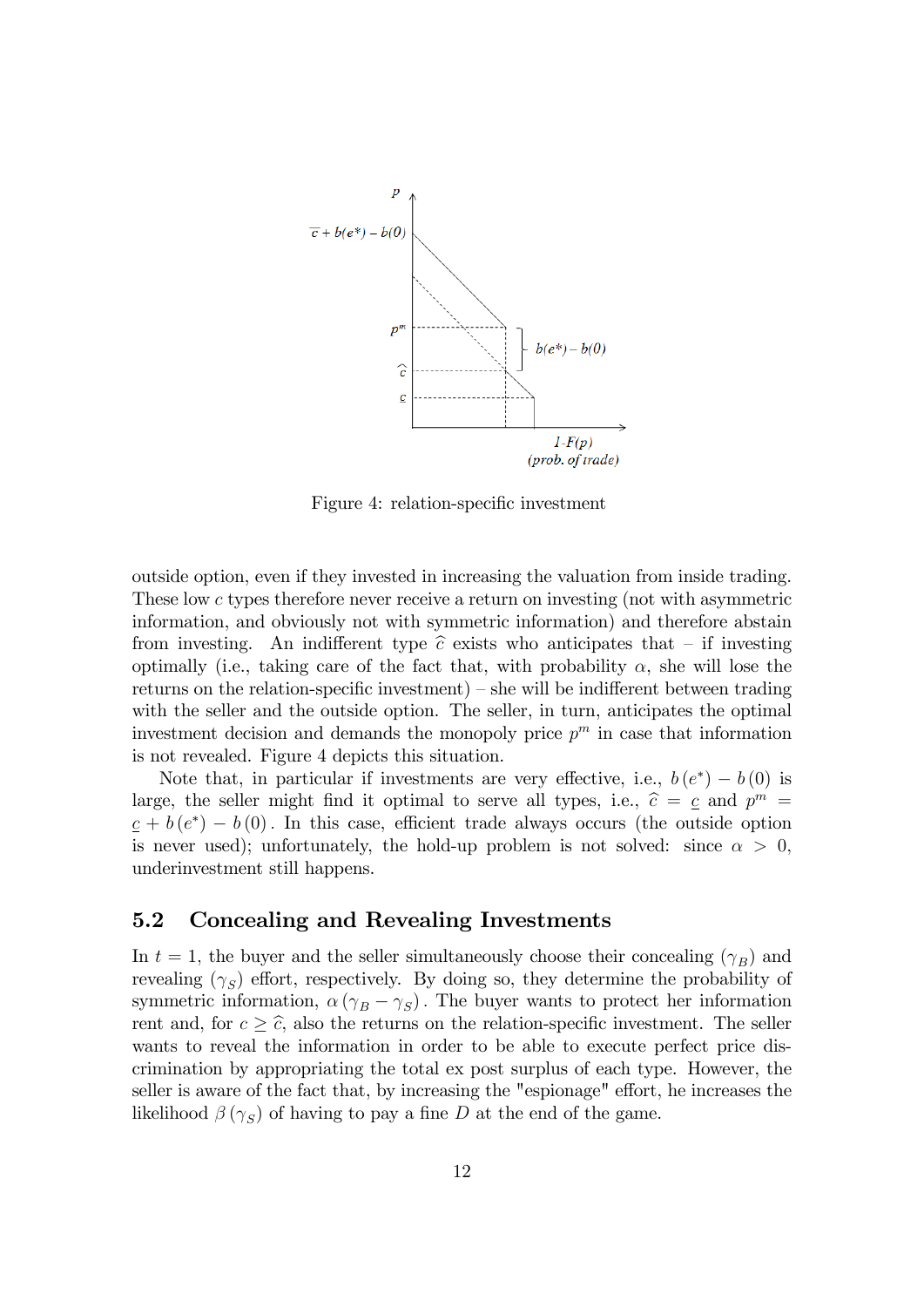As noted before, types  $c < \hat{c}$  never receive any information rent and never undertake relation-specific investments. Hence, they have no interest in asymmetric information, implying that they do not invest in concealing efforts:  $\gamma_B = 0$  for  $c < \hat{c}$ . The remaining buyers of type  $c \geq \hat{c}$  do have an incentive to conceal their type, since, anticipating  $p^m$ , they would be willing to trade with the seller and would get an information rent. In equilibrium, buyers and seller correctly anticipate  $p^m$  and  $e^*$ . The buyers maximize:

$$
\max_{\gamma_B} \pi_B = [1 - \alpha (\gamma_S - \gamma_B)] (b(e) - p^m) - \phi (\gamma_B) - e^* (\gamma_B, \gamma_S), \tag{2}
$$

where  $e^*$  is the solution to  $(1 - \alpha (\gamma_S - \gamma_B)) b'(e) = 1$ . Due to the envelope theorem, the first-order conditions reduce to:

$$
\phi'(\gamma_B) = \alpha' (b(e^*) - p^m), \text{ for } c \ge \hat{c}.
$$
 (3)

The seller's expected payoff equals:

$$
\pi_S = [1 - \alpha (\gamma_S - \gamma_B)] p^m [1 - F (p^m - (b (e^*) - b (0)))]
$$
  
+ 
$$
\alpha (\gamma_S - \gamma_B) \int_{\underline{c}}^{\overline{c}} b (e (c)) - b (0) + c dF (c) - \phi (\gamma_S) - \beta (\gamma_S) D, \quad (4)
$$

where the term in the first line refers to the profit in case that the information is not revealed, while the term in the second line refers to the profit in case of type revelation (minus the investment cost and the expected fine). Note that, here, we have (in slight abuse of notation) written the optimum relation-specific investment e as a function of the type to indicate that the optimum effort is positive if  $c \geq \hat{c}$ , and zero otherwise.

Alternatively, we can write the seller's payoff as:

$$
\pi_{S} = \alpha \left(\gamma_{S} - \gamma_{B}\right) \int_{\underline{c}}^{\widehat{c}} c dF(c) \n+ \int_{\widehat{c}}^{\overline{c}} p^{m} + \alpha \left(\gamma_{S} - \gamma_{B}\right) \left[b\left(e^{*}\right) - b\left(0\right) + c - p^{m}\right] dF(c) \n- \phi \left(\gamma_{S}\right) - \beta \left(\gamma_{S}\right) D.
$$
\n(5)

The term in the first line is the expected gain from buyers with a good outside option, the term in line two is the expected profit from those with a bad outside option. Taking the first-order condition yields:

$$
\phi'(\gamma_S) = \frac{\partial \alpha}{\partial \gamma_S} \left[ \int_{\underline{c}}^{\widehat{c}} c dF(c) + \int_{\widehat{c}}^{\overline{c}} \left[ b\left(e^*\right) - b\left(0\right) + c - p^m \right] dF(c) \right] - \beta'(\gamma_S) D. \tag{6}
$$

The two first-order conditions  $(3)$  and  $(6)$  determine the best-response functions in the "revelation-concealing" game. In this game, there exists a unique Nash equilibrium, implying that the total game has a unique subgame perfect equilibrium.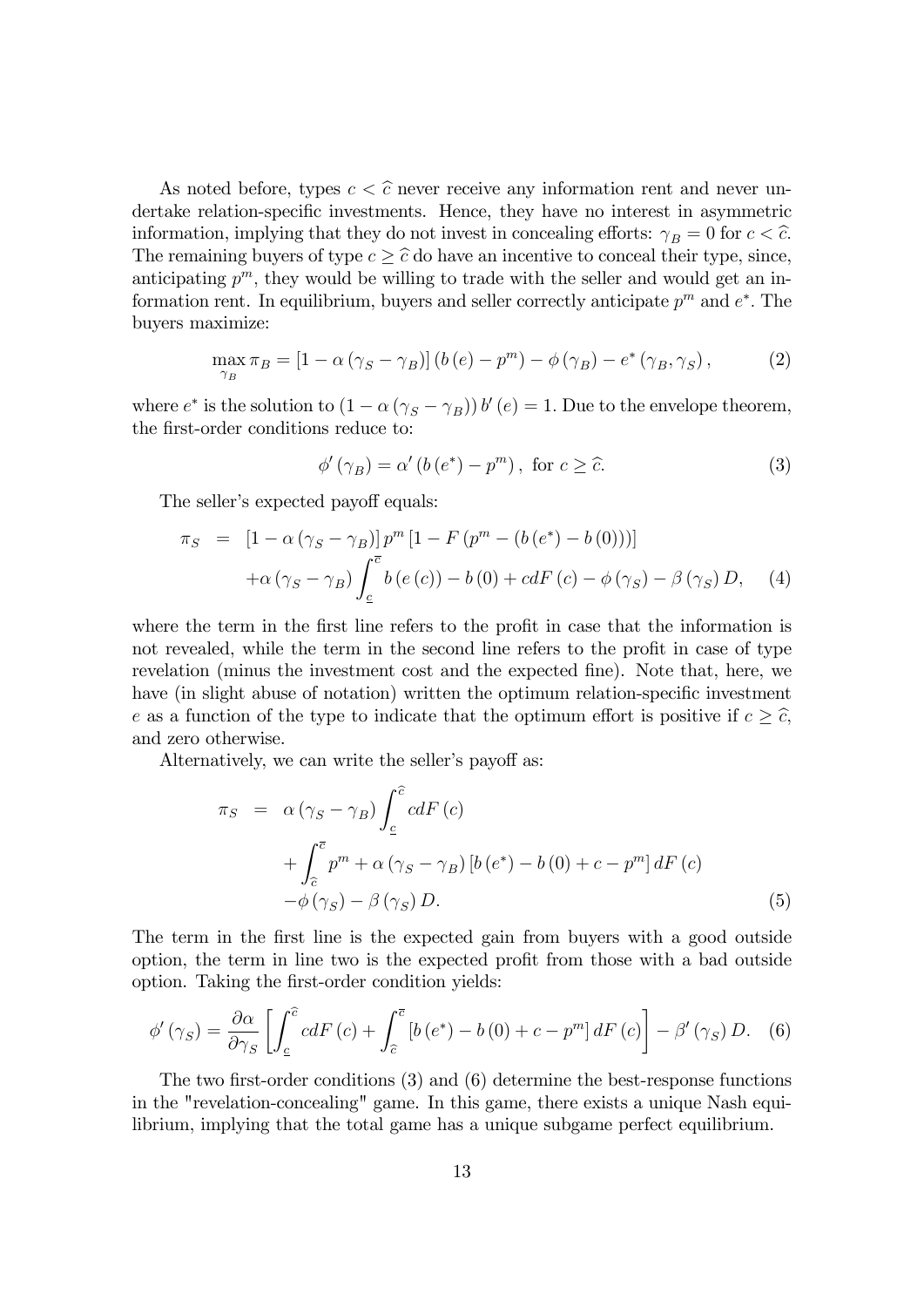

Figure 5: Nash equilibrium for concealing  $(\gamma_B)$  and revealing  $(\gamma_S)$  efforts

#### **Proposition 2** There exists a unique subgame perfect equilibrium of the game.

**Proof.** We know from Proposition 1 that the continuation game has a unique subgame perfect equilibrium for given  $\gamma_B$  and  $\gamma_S$ . What is left to show is that  $\gamma_B$ and  $\gamma_s$  are uniquely defined by the best-response functions (3) and (6). Recall that  $\gamma_B$  and  $\gamma_S$  are chosen simultaneously and are not revealed to the other party. Thus, in equilibrium each player will predict the equilibrium levels of  $\gamma_B$  and  $\gamma_S$ , implying that changes in  $\gamma_B$  will not affect  $p^m$ , and changes in  $\gamma_S$  will not affect  $e^*$ . By the implicit function theorem we find for the slope of the best response function of the buyer  $\gamma_B(\gamma_S)$ :

$$
\frac{\partial \gamma_B}{\partial \gamma_S} = \frac{\alpha'' \left( b \left( e \right) - p^m \right)}{\phi'' + \alpha'' \left( b \left( e \right) - p^m \right)}\tag{7}
$$

which is zero by our assumption that  $\alpha'' = 0$  in the relevant parameter region. Again, by the implicit function theorem, we find for the seller's best response function  $\gamma_{S}\left(\gamma_{B}\right)$  :

$$
\frac{\partial \gamma_S}{\partial \gamma_B} = \frac{\alpha'' \left[ \int_{\underline{c}}^{\widehat{c}} c dF(c) + \int_{\widehat{c}}^{\overline{c}} \left[ b \left( e^* \right) - b \left( 0 \right) + c - p^m \right] dF(c) \right]}{\alpha'' \left[ \int_{\underline{c}}^{\widehat{c}} c dF(c) + \int_{\widehat{c}}^{\overline{c}} \left[ b \left( e^* \right) - b \left( 0 \right) + c - p^m \right] dF(c) \right] - \beta'' D - \phi''}
$$
(8)

which also equals zero for the same reason. Thus, the best-response functions intersect exactly once. Figure 5 depicts the two best-response functions derived from the first-order conditions.  $\blacksquare$ 

Due to our assumption that  $\alpha'' = 0$  (at least for the relevant parameter region), the best responses are independent of the effort choice of the other party, since the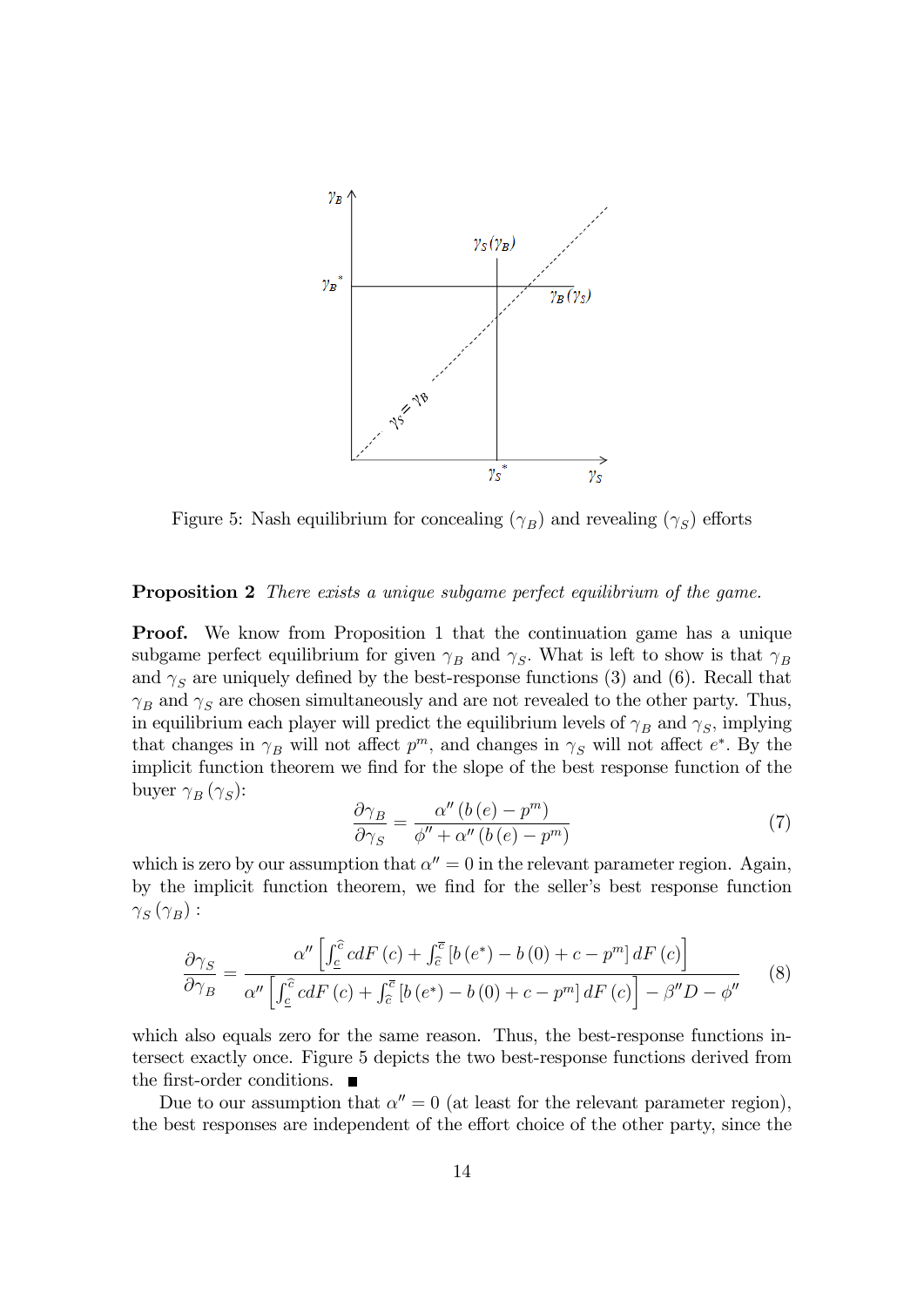marginal productivity of concealing and revealing does not depend on the choice of the other party. Since  $\gamma_s$  and  $\gamma_B$  will always be positive (we assumed that the first (marginal) unit is costless,  $\phi'(0) = 0$ ), the best-response functions both equal positive constants.

### 5.3 Optimal Expected Fine

We now want to investigate variations in the expected fine,  $\beta D$ . We want to assume that they are triggered by variations in D; variations in  $\beta$  (increasing the likelihood of punishment for given levels of espionage effort  $\gamma_S$ ) would have similar effects.

An increase in the fine  $D$  obviously reduces the incentive to invest in revealing effort, since the probability  $\beta$  of a fine increases in  $\gamma_S$  (see (4)). Since the fine D does not directly affect the buyer's payoff (only indirectly via the seller's reaction to variations in  $\gamma_S$ ), an increase in D shifts only the reaction function of the seller to the left, implying that  $\gamma_s$  decreases and therefore the probability  $\alpha$  of symmetric information decreases as well. Compared to a situation without a fine, i.e., compared to  $D = 0$ , introducing a (potentially small) fine is welfare-increasing, as stated in the next Proposition.

**Proposition 3** The socially optimal fine D is positive,  $D^* > 0$ .

**Proof.** The expected social surplus equals:

$$
TS = [1 - F(\widehat{c})] [b(e) - e] + F(\widehat{c}) b(0) - (1 - \alpha) \int_{\underline{c}}^{\widehat{c}} c dF(c) - \phi(\gamma_S) - \phi(\gamma_B). \tag{9}
$$

For any given level of e, and therefore for fixed  $\widehat{c}$ , the optimal level of  $\gamma_S$  is determined by:

$$
\frac{\partial \alpha}{\partial \gamma_S} \int_{\underline{c}}^{\widehat{c}} c dF \left( c \right) = \frac{\partial \phi}{\partial \gamma_S},\tag{10}
$$

implying a strictly lower  $\gamma_S$  than chosen by the seller for  $D=0$ , as it can be seen from  $(6)$ . Thus, reducing the private incentive by increasing D (as can again be seen from (6)) above zero increases the social surplus.  $\blacksquare$ 

The seller's incentive to reveal the asymmetric information is excessive from a social welfare perspective, as can be seen directly from  $(6)$ . There, the first term in the square brackets reflects the social gain from increasing the likelihood of symmetric information (it corresponds to the area A in Figure 1), and the second term in the square brackets reflects the redistribution gain for the seller (it corresponds to the area B in Figure 1). Introducing a positive fine for trying to reveal the information works against this excessive private (rent seeking) incentive to invest in revelation.

What influence the optimal size of the fine? There are two opposing welfare effects. First, increasing the fine helps to reduce the hold-up problem. It reduces the probability  $\alpha$  of symmetric information and thereby increases the expected returns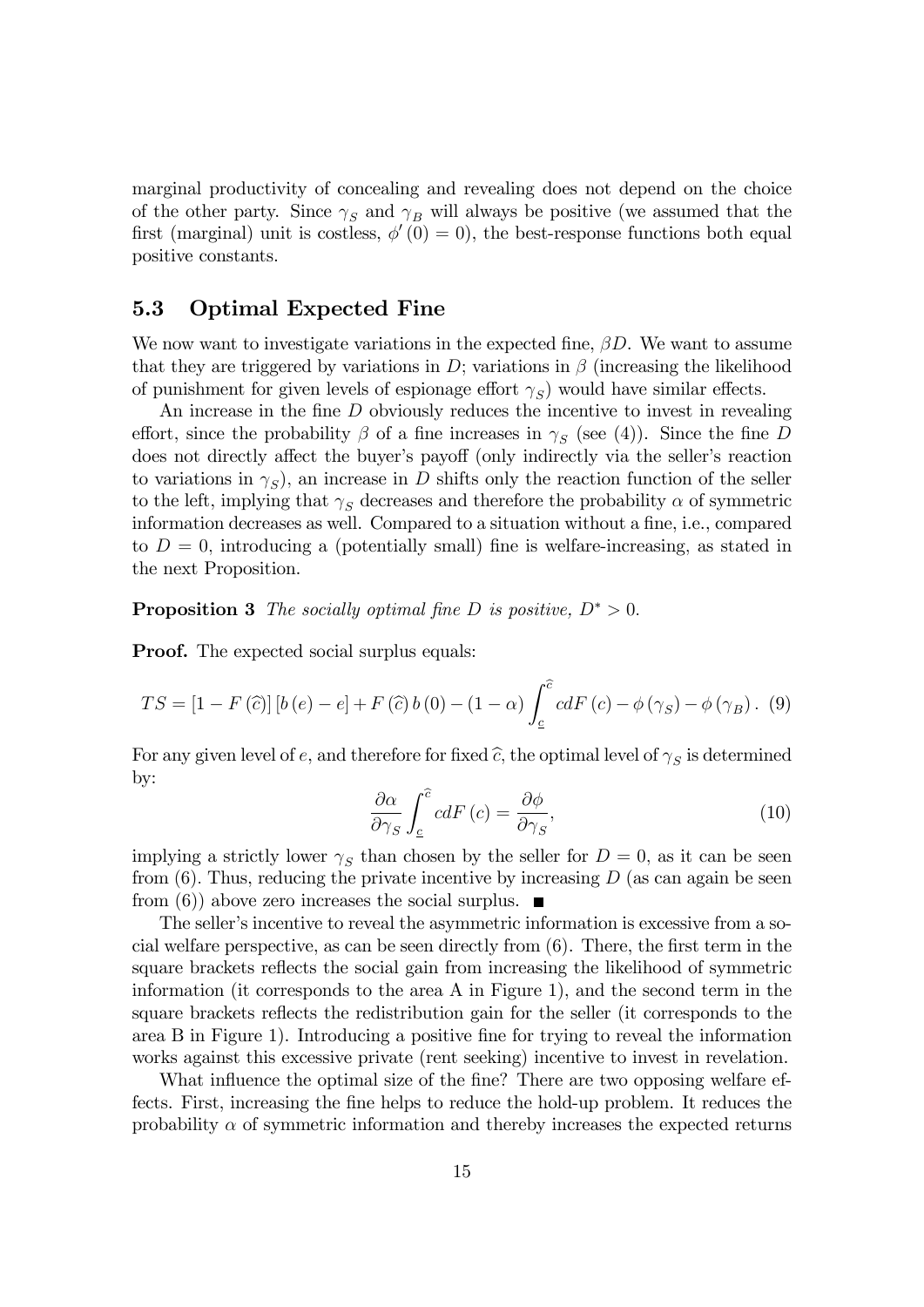on the buyer's relation-specific investment. Second, because it increases the probability of asymmetric information, it increases the likelihood of inefficient trade, since – if the information is not revealed – with probability  $F(\hat{c})$  the inefficient outside option is realized. Note that an increase in D does not only increase  $(1 - \alpha)$ , but also decreases  $\hat{c}$ . A higher value of  $(1 - \alpha)$  increases  $e^*$ , and thereby increases  $b(e^*)$ . We know that  $\hat{c} = p^m - [b(e^*) - b(0)]$ . An increase in  $b(e^*)$  also increases  $p^m$ , but to a smaller extent than  $b(e^*)$  is increased, implying that  $\widehat{c}$  decreases.

More formally, the opposing effects can be seen when taking the first derivative of the total surplus given in  $(9)$  with respect to D :

$$
\frac{\partial TS}{\partial D} = [1 - F(\hat{c})] \frac{\partial e}{\partial \alpha} \frac{\partial \alpha}{\partial \gamma_S} \frac{\partial \gamma_S}{\partial D} \left( \frac{\partial b}{\partial e} - 1 \right) - \frac{\partial F}{\partial c} \frac{\partial \hat{c}}{\partial D} [b(e) - b(0) - e] \n- \frac{\partial \phi}{\partial \gamma_S} \frac{\partial \gamma_S}{\partial D} - (1 - \alpha) \frac{\partial \hat{c}}{\partial D} \hat{c} \frac{\partial F(\hat{c})}{\partial c} + \frac{\partial \alpha}{\partial \gamma_S} \frac{\partial \gamma_S}{\partial D} \int_{\underline{c}}^{\hat{c}} c dF(c).
$$
\n(11)

The first four terms are positive (note that for  $\alpha > 0$ , the buyer's optimization problem with respect to e always yields  $\partial b/\partial e > 1$ , while the last one is negative. The first term reflects the social gain from reducing the moral hazard problem: buyers are willing to choose higher relation-specific investment levels, when the probability of symmetric information decreases due to an increase of the fine. The second term reflects the decrease in the cutoff type  $\hat{c}$ : more types are willing to choose a positive investment level if the danger of symmetric information decreases. Term three describes the saved revealing effort costs, term four accounts for the fact that the marginal buyer who is now willing to trade with the seller no longer wastes  $c$  in case of asymmetric information by taking the outside option. Term five reflects that an increase in the fine  $D$  reduces the probability of symmetric information, which leads all buyer types who will not trade with the seller under asymmetric information to use the inefficient outside option under asymmetric information. From  $(11)$ we can immediately derive the following Proposition:

**Proposition 4** The optimum fine  $D^*$  is small if the relation-specific investment is ineffective, i.e., for  $b' \to 0$ .  $D^*$  goes to infinity for  $\hat{c} = \underline{c}$ .

If  $\hat{c} = c$ , no adverse selection problem exists any longer, i.e., the only negative term in (11) vanishes. This is intuitive: if  $\hat{c} = \underline{c}$ , all types will trade with the seller at a given level of  $\alpha$ ; reducing  $\alpha$  will therefore only have the beneficial effect of curing the hold-up problem. Therefore, the Öne should be prohibitively high in case that no adverse selection problem exists.<sup>10</sup>

 $\hat{c} = c$  will occur either if c is large. Just like a monopolist who faces only customers with a high willingness to pay, such that the marginal revenues on the last customer still exceed the marginal cost, the seller will set a price such that all

<sup>&</sup>lt;sup>10</sup>Recall that, if  $b(e)$  increases, also  $p<sup>m</sup>$  increases, but to a smaller extent. Therefore, if all types traded with the buyer initially, they will still trade after the increase in  $b(e)$ .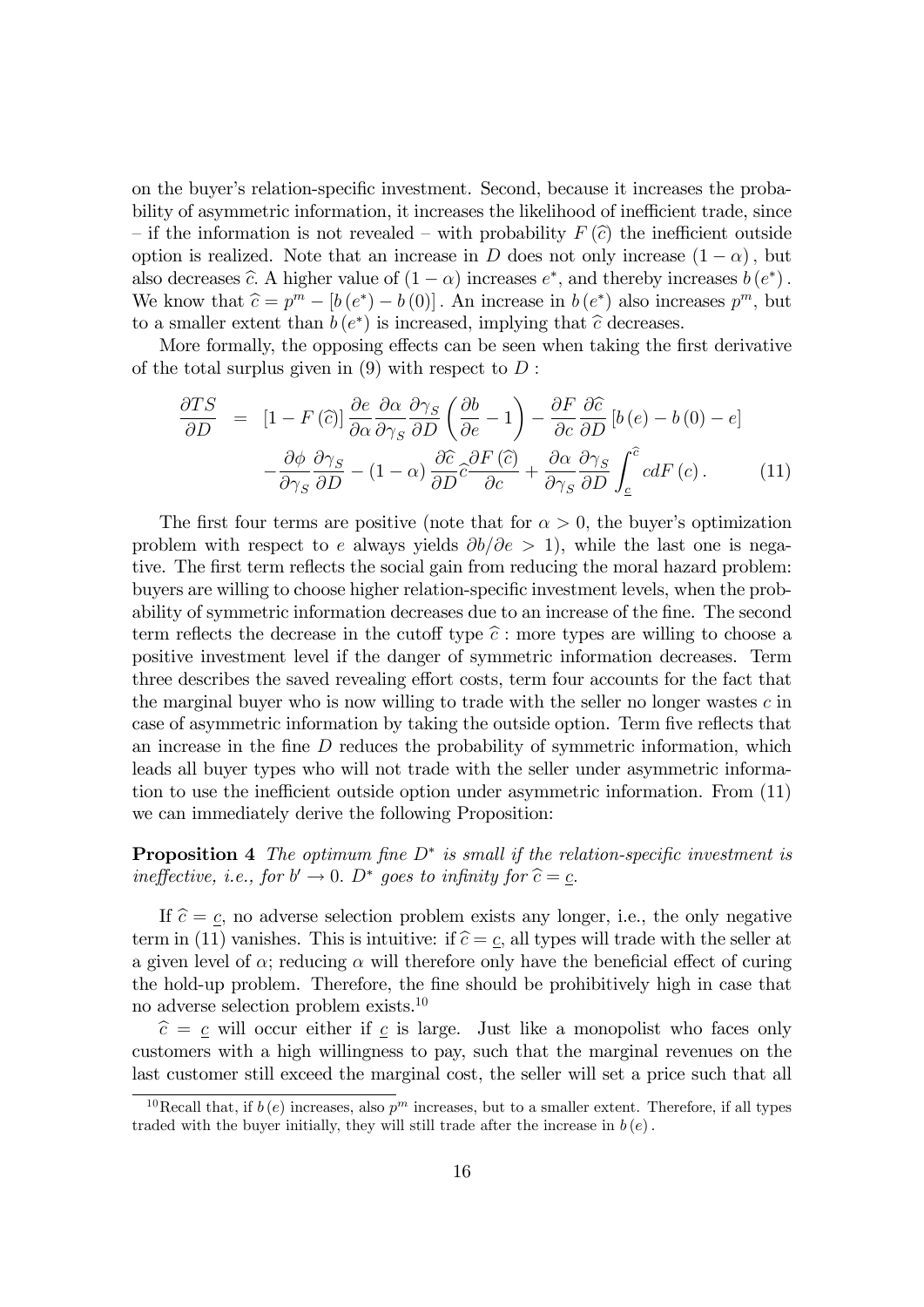types get served. The same effect can be obtained if  $\mathfrak c$  is small but the relationspecific investment is very effective, i.e.,  $b'$  is large. Then, even the lowest type will find it worthwhile to invest  $e^*$ , implying a large value of  $b(e^*)$  and a large marginal revenue on the lowest type such that again all types get served.

However, if we reduce the efficiency of the relation-specific investment, it will no longer be the case that all types will invest, and that nobody wants to use the outside option. Taken to the extreme, when the relation-specific investment becomes ineffective,  $b' \rightarrow 0$ , the first-order condition derived from (11) reduces to (10).<sup>11</sup> All reasons for a fine (terms one, two, and four in  $(11)$ ) have vanished, apart from the motivation to reduce the excessive seller's interest to engage in revelation. Thus, the fine should still be positive, as we know already from Proposition 3, but it should be small.

# 6 Implementation in Legal Institutions

The preceding section showed that the optimum fine is positive and the size of the fine should be large if the moral hazard dimension of the problem is large, compared to the adverse selection problem. However, the detailed parameters of the problem (such as the effectiveness of the relation-specific investment,  $b'$ ) are rarely observable for courts. Even more importantly for practical applications, legal trade-secret protection should apply under well-defined general conditions and its application should not depend on details of the situation which are hard to verify. In this section, we are looking for "robust" institutions in the sense that their application will lead to an application of trade-secret protection only in the cases in which it is most beneficial. We discuss two legal institutions, private damages and a "conditional trade-secret protection rule", which capture important aspects of current legal practice.

### 6.1 Private Damages

So far we have assumed an exogenous remedy  $D$  which did not affect the buyer's payoff directly. However, punishment for trade-secret violation frequently takes the form of private damages,<sup>12</sup> i.e., the level of the punishment is endogenous and it directly increases the buyer's payoff.

A key question is: What is the damage? In our model, the damage to the buyer is her lost information rent. Let us assume that a court could ex post verify the size of the lost information rent. For instance, it could compare the "usual" price (in

<sup>&</sup>lt;sup>11</sup>Note that in this case  $e = 0$ . Therefore, the first term in (11) vanishes and  $\hat{c}$  is independent of D:

<sup>&</sup>lt;sup>12</sup> Along these lines, Section 3 of the Uniform Trade Secrets Act provides several ways to calculate damages: punitive damages, as well as the calculation of the actual loss caused by misappropriation, the additional unjust enrichment caused by misappropriation, or the calculation of a reasonable royalty.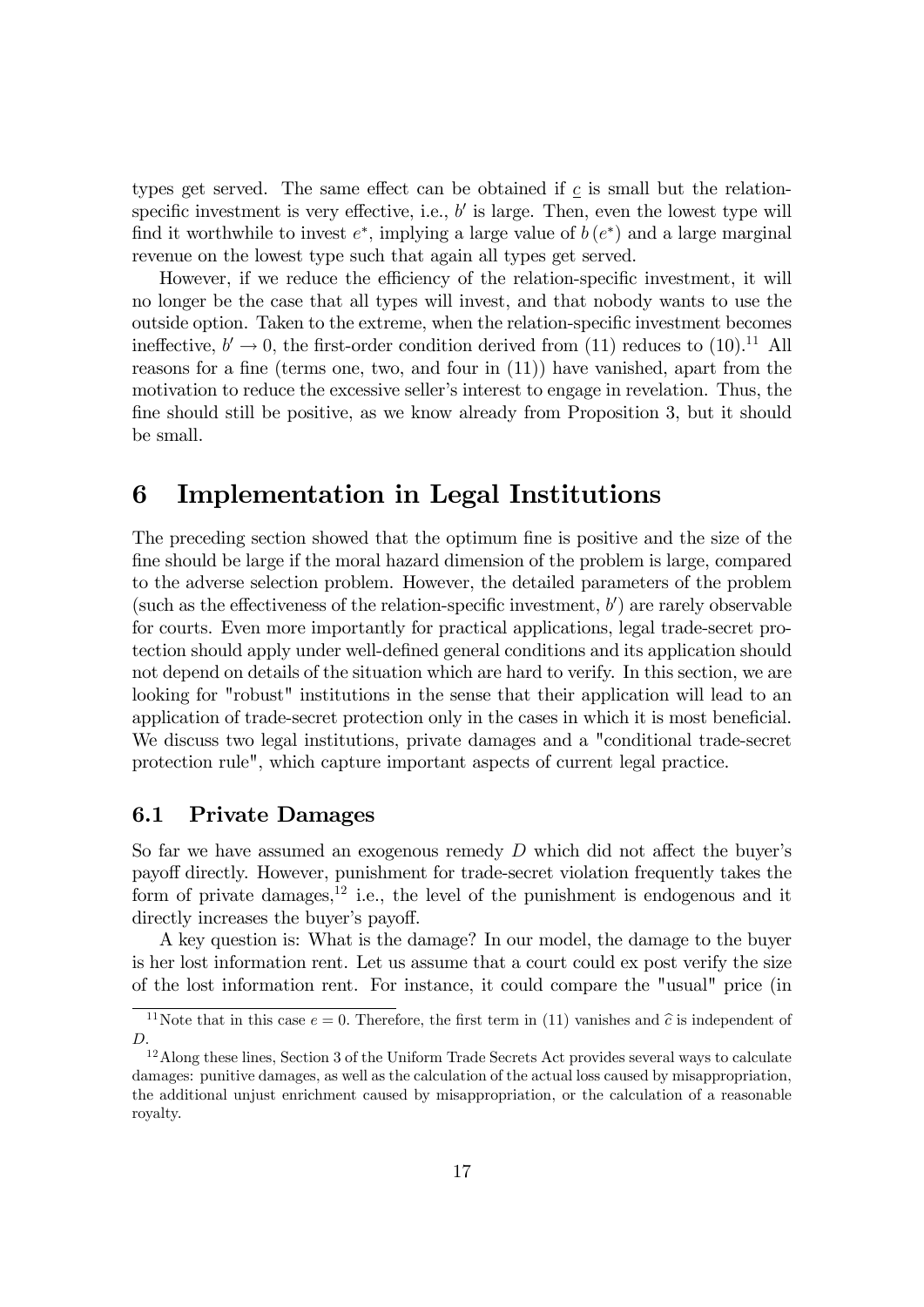case of no trade-secret violation) to the price charged in case of a violation. In this case, the expected punishment would no longer be  $\beta(\gamma_S) D$ , but would equal:

$$
\alpha \beta \left(\gamma_S\right) \int_{\hat{c}}^{\bar{c}} b\left(e^*\right) - b\left(0\right) + c - p^m dF\left(c\right). \tag{12}
$$

If information becomes symmetric and litigation happens, the seller has to pay damages to the buyer. The size of this payment is equal to the information rent which the buyer would have received, if the information had been kept secret.

There are two important observations. First, the size of punishment varies with the information rent, which is beneficial in welfare terms. If the relation-specific investment is very effective  $(b'$  is very large), then not only the gain from making information symmetric increases, but also the punishment. Therefore,  $\gamma_S$  tends to be small and therefore also  $\alpha$  will be small, implying high investment incentives for the buyer, which is particularly beneficial if  $b'$  is large. In the opposite extreme, if the investment is not effective  $(b' = 0)$ ,  $\overline{\phantom{a}}$  automatically  $\overline{\phantom{a}}$  the expected fine is low since the term  $b(e^*) - b(0)$  vanishes.

The second observation is that (merely compensatory) damages imply too low punishments. The reason is the same as pointed out in the proof of Proposition 3: the seller has excessive incentives to invest in revealing due to rent seeking. With private damages, these excessive rent seeking incentives stem from the case that the rent need not be returned to the buyer (which happens with probability  $1 - \alpha \beta$ ). Therefore, private damages need to be "punitive damages".<sup>13</sup>

### 6.2 Conditional Trade-Secret Protection

Private (punitive) damages rely on the assumption that the size of the damage can be verified by courts. In "horizontal" cases of trade-secret violation, this might be relatively easy. Similar to a patent case, the court could try to calculate an equivalent to foregone licensing royalties to estimate the damage. In our "vertical" cases, calculating the information rent is much more difficult. Furthermore, it is questionable if a court would accept an argument based just on a change in bargaining power.

We now want to discuss an alternative approach which does not need to rely on this  $-$  arguably unrealistic  $-$  assumption that private damages tailored to the size of the lost information rent are possible. We return to the assumption of an ex-ante fixed fine  $D$ .

In most legal systems, trade-secret protection can only be sought  $-$  and therefore its violation can only be sued  $\overline{\phantom{a}}$  if the informed party has undertaken some effort to keep the information secret (see Section 2, footnote 5). In the terminology of the

 $13$ Note that in our context, punitive damages do not change the buyer's incentive to invest in concealing. They only increase the incentive to invest in the relation-specific investment.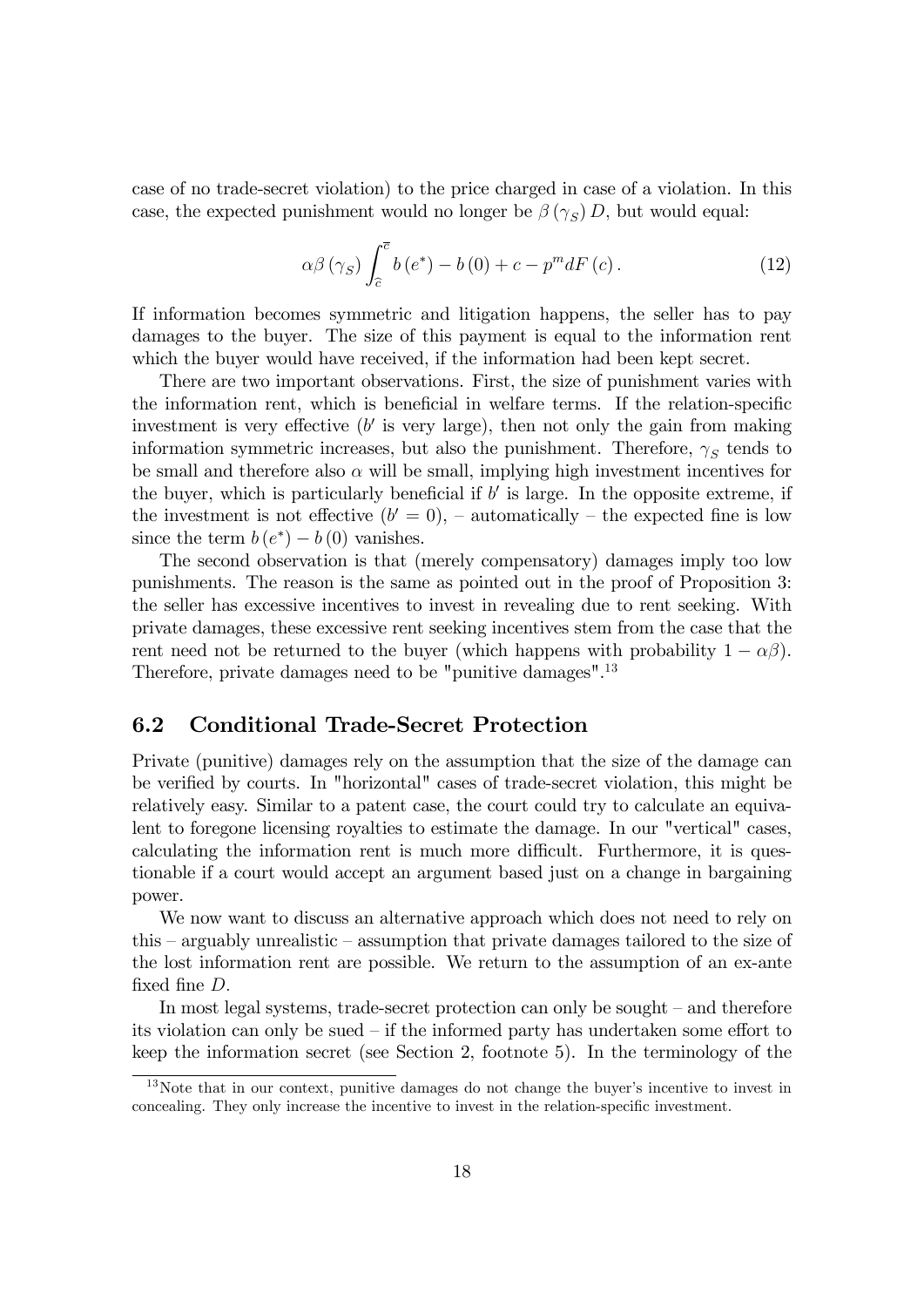model: trade-secret protection is conditional of  $\gamma_B$  to be positive, i.e.,

$$
D\begin{cases} > 0 & \text{if } \gamma_B \ge \varepsilon > 0, \\ = 0 & \text{otherwise.} \end{cases}
$$
 (13)

We call this a "conditional trade-secret protection rule".

One concern with such a rule could be that it triggers inefficient concealing investments. This is, however, not true in our model. Such a rule does not increase the buyer's incentive to invest into concealing, which is determined by  $(3)$ . In the absence of any private claims against the seller, the buyer has no interest in an expost punishment of the seller. Her incentives for concealing the private investment stem only from the information rent which types with a weak outside option  $(c \geq \hat{c})$ can gain from asymmetric information.

Therefore, the conditional trade-secret protection rule helps to apply trade-secret protection in those cases in which it should be applied, and reduces its application in the other cases. To see this, note that the seller cares about the expected fine. With a conditional trade-secret protection rule, the expected fine is no longer  $\beta D$ , since it applies only if the buyer has invested at least  $\varepsilon$  into concealing. However, only buyers with a type  $c \geq \hat{c}$  do so. Conditional trade-secret protection now states that, without any concealing effort, no violation of trade-secret protection will be punished. Since the seller – when deciding on  $\gamma_S$  and on  $p^m$  – does not know whether the buyer he is facing is above or below  $\hat{c}$ , he calculates with an expected fine of  $\beta DF\left( \widehat{c}\right) .$ 

As discussed before,  $\hat{c}$  is small if the moral hazard problem is large: in the extreme, with very effective relation-specific investments, we will find  $\hat{c} = c$ . In this case, the expected fine is large and equals  $\beta D$ . From Proposition 4 we know that in this case the optimum fine should indeed be large.

In the opposite case, with a large adverse selection problem, i.e., a large value of  $\hat{c}$ , the expected fine is small, since  $F(\hat{c})$  is small, as it should be, according to Proposition 4. Therefore, the conditional trade-secret protection rule helps to apply trade-secret protection only in those cases in which private information is socially very valuable. It deters revelation efforts less in those cases in which the social benefit of private information is small. To the extent that the private parties engaged in the interaction are better informed than a court about the details of their interaction, such a rule seems beneficial. It helps an uninformed legislator or court to apply trade-secret protection if and only if it tends to be socially beneficial.

# 7 Application In and Beyond Trade-Secret Law

Conflicts involving asymmetric information in buyer-seller relationships, as analyzed in this paper, can be traced in trade-secret case law, both in Germany and in the United States. The German electricity case, which was described in the introduction, was settled before a district court in early 2006. It seems unlikely that a court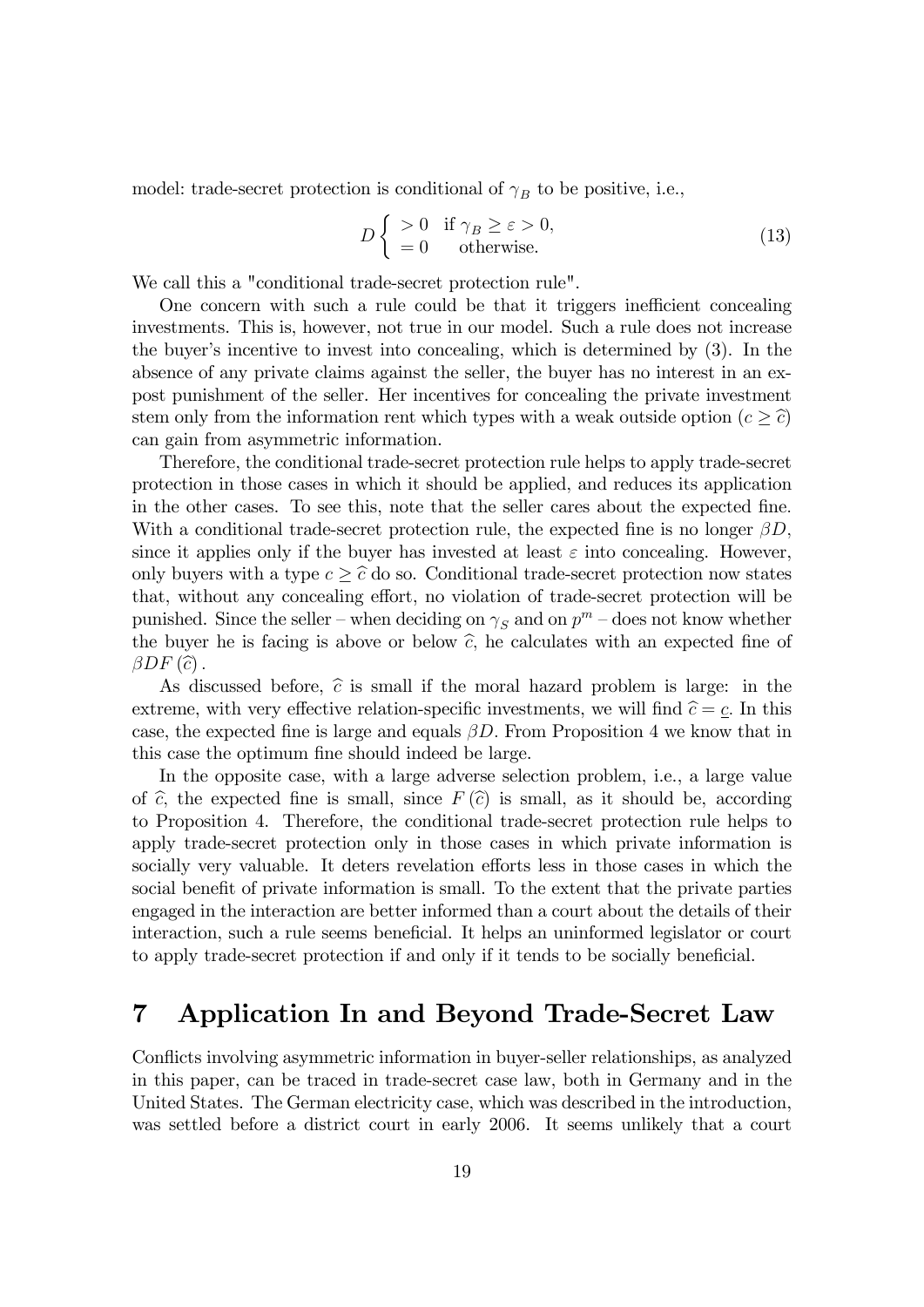would have found the service company installing the electromagnetic measuring devices to violate German trade-secret law. This is in line with our model, which shows that trade-secret protection should only be granted if the informed party has made some effort to conceal its information, which was not the case in the electricity example. In the United States, whether trade-secret protection applies to information in buyer-seller relationships depends on the factual circumstances of the case. Often, costs and input factors cannot be protected as trade secrets as they are either well-known throughout the industry<sup>14</sup> or because the informed party took no measures to keep the information confidential.<sup>15</sup> In general, whether information about a buyer's willingness to pay can be protected as a trade secret depends on whether the information in question is easily available by other means and whether the owner is able to and does in fact make attempts to keep the information secret.

It is worth noting that the basic idea that the legal protection of asymmetric information about outside options has ambiguous welfare effects in some particular buyer-seller relationships also applies to many other legal areas outside trade-secret law. First, U.S. courts sometimes deny requests in buyer-seller relationships for disclosing information collected by the government. Such decisions concern the trade-secret exemption to the Freedom of Information  $Act<sup>16</sup>$ , rulemaking procedures of the Federal Energy Regulatory Commission,<sup>17</sup> and securities regulation.<sup>18</sup> Second, while corporate law usually grants stockholders a broad right to inspect the corporationís books and records, the stockholder is not allowed to use his right to do so in order to inform a customer of the corporation; nor is he allowed to use this information in contract negotiations with the corporation.<sup>19</sup> Third, such cases can arise if a company engages in price discrimination and wants to prevent its various customer groups from finding out the different prices offered.<sup>20</sup>

<sup>&</sup>lt;sup>14</sup>See, e.g., Aetna Bldg. Maintenance Co. v. West, 39 Cal.2d 198, 206 (Cal. 1952); Rigging Intern. Maint Co. v. Gwin, 128 Cal.App.3d 594, 611-612 (Cal. Ct. App. 1982); Simmons Hardware Co. v. Waibel, 47 N.W. 814 (S.D. 1891).

<sup>15</sup>Carpetmaster of Latham, Ltd., v. Dupont Flooring Sys., Inc., 12 F.Supp.2d 257, 261-262 (N.D.N.Y. 1998).

<sup>&</sup>lt;sup>16</sup>See McDonnell Douglas Corp. v. NASA, 180 F.3d 303 (D.C. Cir. 1999); Gulf & Western Industries, Inc., v. United States of America, 615 F.2d 527 (D.D.C. 1979) (denying requests under  $5 \text{ U.S.C. }$   $\S552 \text{ (b)}(4)$ ).

<sup>17</sup>Alabama Power Company v. Federal Power Commission, 511 F.2d 383, 391 note 13 (D.C. Cir. 1974) (upholding a rulemaking by the predecessor of todayís FERC which eliminates information asymmetries). The rulemaking exists, in modified form, up to the present day, see 16 U.S.C. §824d, ß824e, 18 C.F.R. ß141.61.

<sup>&</sup>lt;sup>18</sup> American Sumatra T. Corp. v. Securities and Exch. Comm'n, 110 F.2d 117 (D.C. Cir. 1940) (upholding a decision by the SEC which denied a request for confidential treatment of the plaintiff's filings which could be the plaintiff's customers to calculate the plaintiff's profit margin).

<sup>&</sup>lt;sup>19</sup>See only  $\S 220(b)$  Delaware General Corporation Law. The same analysis applies to the right of inspection under common law.

<sup>&</sup>lt;sup>20</sup>See, e.g., the American Airlines, Inc. v. FareChase, Inc. controversy, which was ultimately settled out of court. For more information, see http://cyberlaw.stanford.edu/taxonomy/term/4, and Southwest Airlines Co. v. FareChase, Inc., 318 F.Supp.2d 324 (D.S.C. 2004).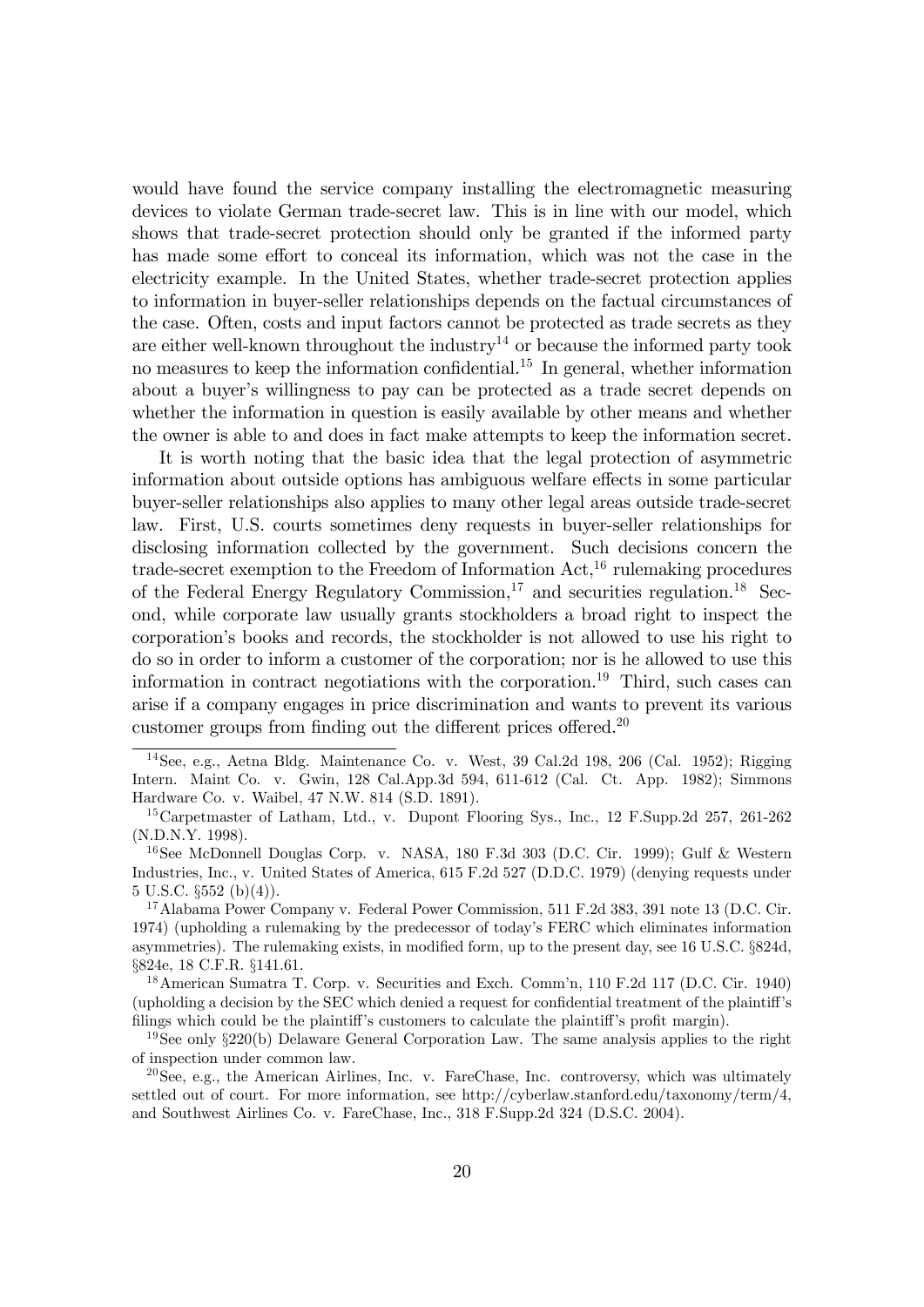This short survey demonstrates that the question whether information asymmetries about outside options should be legally protected in buyer-seller relationships is not confined to trade-secret law. While most decisions are very fact-dependant, in general, courts seem somewhat reluctant to grant legal protection in such cases. Generally, this is in line with the model presented in this paper. In many cases, firms either do not need incentives in order to create the information they attempt to protect, or they do not make any attempts to conceal this information. In such cases, our model argues against legal protection. When, however, our model argues for legal protection, the law is flexible enough to grant such protection.

# 8 Conclusion

Information is valuable in vertical buyer-seller relations. We have analyzed whether it should be protected by trade-secret laws. The answer is generally yes: Introducing a fine for the violation of a trade secret is welfare-increasing. What is less clear is the optimal size of the fine. We found two ambiguous effects. Protecting the information with high Önes is undesirable if the adverse-selection dimension of the problem is important, i.e., if there is significant danger that inefficient trade occurs. If, however, the informed party can undertake relation-specific investments to increase the gains from trade, asymmetry of information and therefore trade-secret protection is desirable as it protects the investment incentives.

Since in legal practice the relative size of the two effects is difficult to measure, we investigated private damages and conditional trade-secret protection as institutions to implement trade-secret protection which are less informationally demanding, and which are both part of the current legal practice. We find that both institutions tend into the socially beneficial direction of limiting the application of trade-secret protection to cases in which its benefits are large. However, identifying the size of private damages in vertical relationships is usually difficult, and therefore conditional trade-secret protection with a fixed fine might be a superior solution.

Current legal practice combines both instruments. While our analysis points out that this can be beneficial, it also highlights important drawbacks of such a combination. Imagine that buyers can expect to receive punitive damages in excess of their actually accrued damages. In this case, a combination of punitive damages and conditional trade-secret protection is dangerous. It sets incentives for buyers with a good outside option (who, in the absence of an expected damage payment, would not invest in concealing), to start investing just in order to be eligible for receiving damage payments. With punitive damages in particular, this can result in significant welfare losses (due to wasteful concealing and due to the increasing probability of inefficient trade).

One "compromise" to solve this is to decouple the payment to the plaintiff from the damages accrued by the defendant. If courts can vary the size of the punishment depending on the ex-post observed size of actually accrued damages in terms of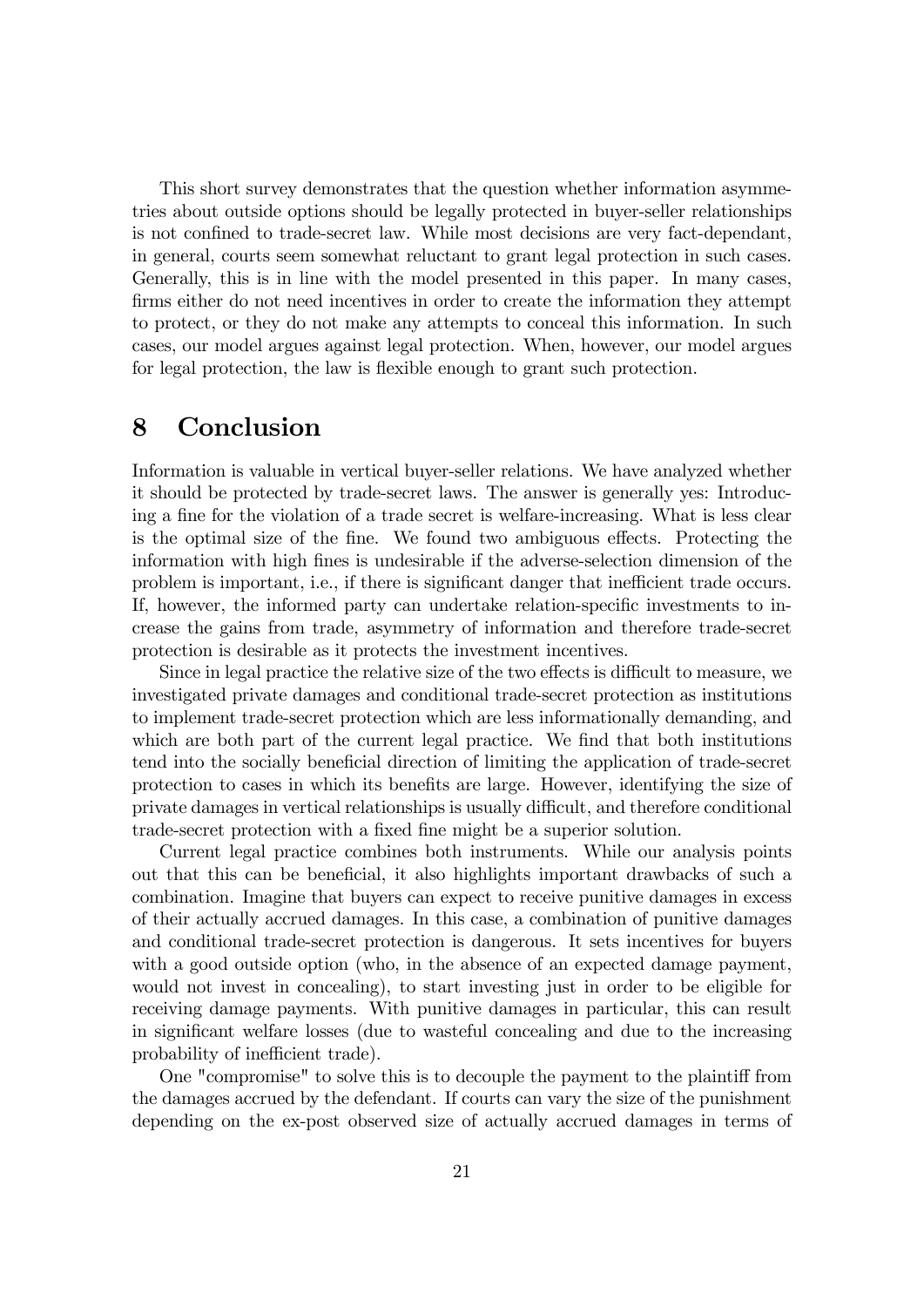the lost information rent, only a fraction of this amount should be passed to the plaintiff. This provides additional arguments for "split awards" in addition to the arguments in favor of such arrangements that result from the attempt to reduce litigation costs.<sup>21</sup> Combining this strand of literature with our view on trade-secret protection opens interesting new research questions.

<sup>&</sup>lt;sup>21</sup>See the original argument by Polinsky and Che (1991) in favor of decoupling payment to the plaintiff from damages accrued by the defendant in order to save on litigation cost in case of a fixed probability of success in trial in case of litigation. Alternative results are derived for the case in which the size of litigation costs affects the probability of trial success, see, e.g., Landeo and Nikitin (2006) or Choi and Sanchirico (2004).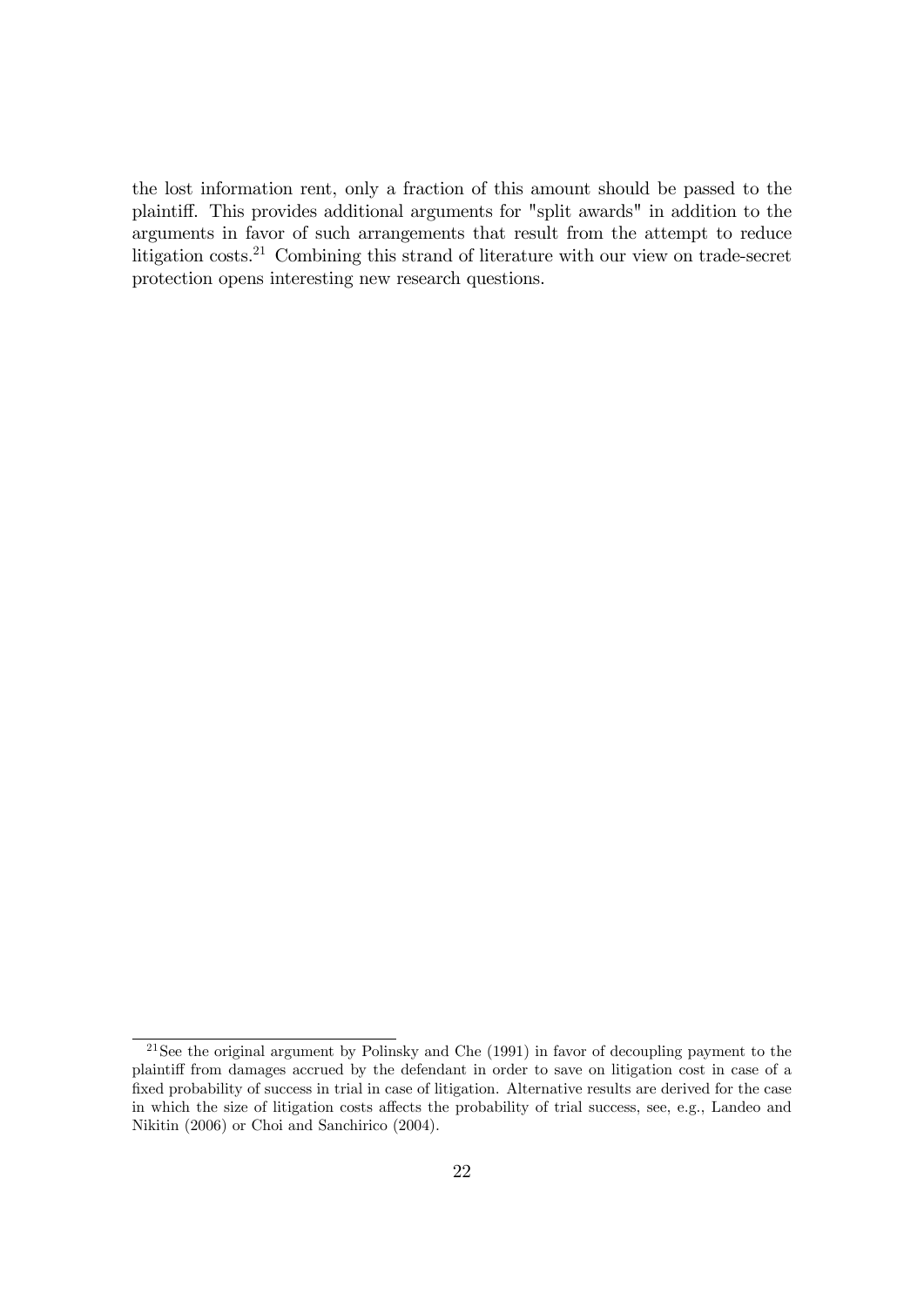

Figure 6: Non-unique solution to the buyer's first-order condition

# 9 Appendix: Alternative Assumptions on  $\alpha \left(\gamma_s-\gamma_B\right)$

In the main body of the text, we have assumed that the probability of symmetric information  $\alpha$  is a linear function of the difference between the revealing and concealing effort. This implied that the marginal productivity of investments in either revealing or concealing is unaffected by the level of other parties' effort. In the Appendix, we want to drop this assumption. In particular, we want to incorporate the idea of a "decreasing marginal productivity" of such investment. We want to assume that  $\alpha = \alpha (\gamma_S - \gamma_B)$ , with  $\alpha' > 0$ , and that  $\alpha$  is convex on  $[-\infty, 0]$  and concave on  $[0, +\infty]$ . Thus, if one party has invested much more than the other, the marginal productivity with the larger investment is small, while the marginal productivity of the smaller investment is large. In the absence of strong asymmetries, this would imply that, in equilibrium,  $\gamma_S$  and  $\gamma_B$  cannot be too different.

In the following, we will show that, if the solution to the profit maximization game at stage 2 (the simultaneous choice of concealing and revealing effort) is uniquely defined by the first-order conditions, essentially all of our results of the main body of the text hold. Furthermore, the analysis of the concealing/revealing game becomes more interesting since changes in the fine  $D$  will no longer only affect the equilibrium level of  $\gamma_S$ , but also  $\gamma_B$ .

However, it is not ensured that the solution to the profits maximization problem of both Örms is uniquely determined by the Örst-order conditions. Figure 6 illustrates this for the first condition for the buyer, given by (3): Since we assumed  $\phi'(0) = 0$ , there is at least one maximum, but there can be two local maxima.<sup>22</sup>

 $^{22}$ An alternative assumption that ensures that the maximum is uniquely defined by the firstorder condition would be that the marginal cost of revealing and concealing,  $\phi'(\gamma_S)$  and  $\phi'(\gamma_B)$ , are constant. Then we would have to focus on equilibria in which  $\gamma_S$  and  $\gamma_B$  are positive.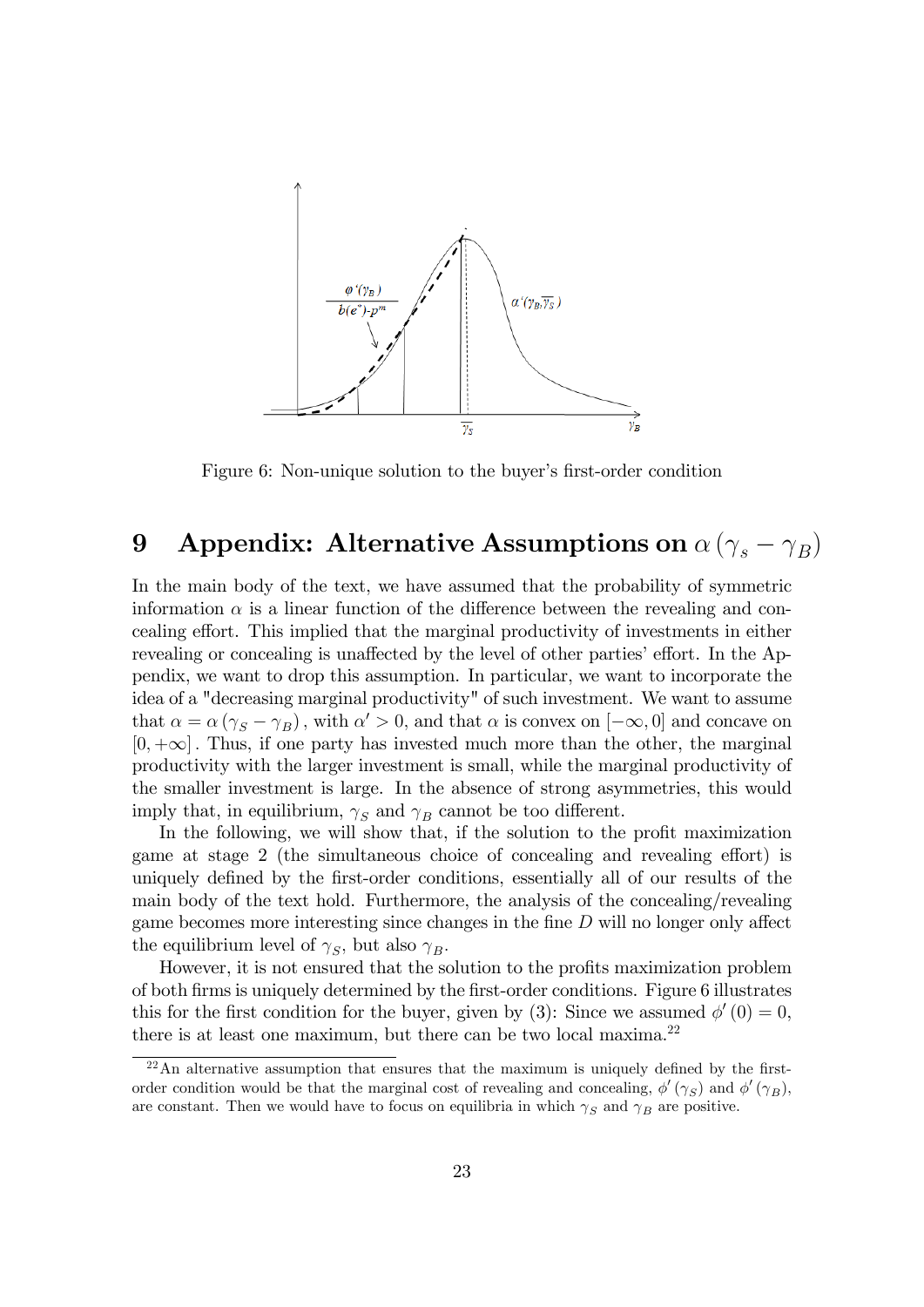

Figure 7: Best-response functions for alternative assumptions on  $\alpha$ 

However, if the first-order condition has a unique equilibrium solution, we can argue as follows; Propositions 1-3 still hold under this alternative setup. To see this, note that  $-\infty$  in the main body of the text  $-\infty$  for an expected level of  $e(c)$  and an expected price  $p^m$  in case that the information is not revealed, the slope of the best-response functions in the game determining concealing and revealing efforts are still given by (7) and (8), respectively. However, we have dropped our assumption that  $\alpha'' = 0$ , therefore the slope of the best-response functions is no longer zero. Since we assumed that  $\alpha'' > 0$  for  $\gamma_S - \gamma_B < 0$  and  $\gamma'' < 0$  for  $\gamma_S - \gamma_B > 0$ ,  $\gamma_B(\gamma_S)$ has a slope smaller than one, and the slope is positive for  $\gamma_B > \gamma_S$ , negative for  $\gamma_B < \gamma_S$  and goes to zero for  $\gamma_B \to \gamma_S$ . By the same reasoning, for  $\gamma_B < \gamma_S$ , the slope of  $\gamma_S(\gamma_B)$  is positive and smaller than one, for  $\gamma_B > \gamma_S$ , the slope is negative and it goes to zero for  $\gamma_B \to \gamma_S$ . Therefore, the two best-response functions intersect exactly once. Figure 7 illustrates this.

In this setup, an introduction of a fine again reduces  $\gamma_S$  for each level of  $\gamma_B$ , i.e., shifts the best response function of the seller to the left. For the same reason given in the proof of Proposition 3, the optimum fine is positive, due to the excessive private interest of the seller to invest in revealing.

However, a shift in the best response function of the seller now also affects the equilibrium concealing effort of the buyer. This has additional welfare effects, since the concealing effort of the buyer is wasteful as such, and the private incentive to invest in concealing exceeds the social benefit, since the private incentive includes rent seeking (protection of the information rent concerning the type). A reduction of the buyer's concealing effort  $\gamma_B$  is therefore desirable from a social welfare perspective.

In "most" cases, an introduction of a fine  $D > 0$  will reduce at least the sum of the concealing and revealing effort. This happens if  $\gamma_S - \gamma_B$  is not too large. Figure 8 illustrates these cases.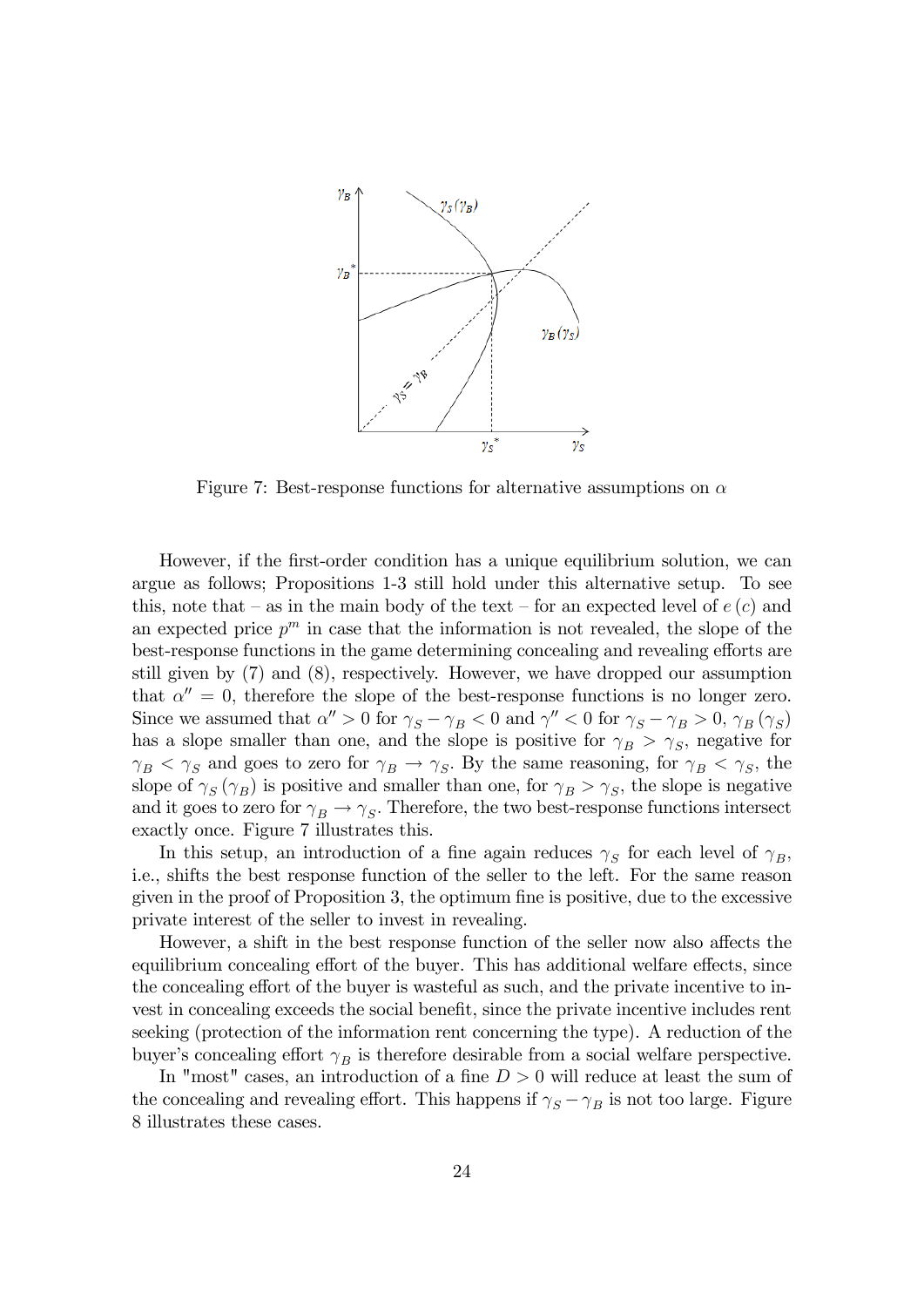

Figure 8: Effect of increasing D if  $\gamma_S - \gamma_B$  is not too large

In case 1, where initially  $\gamma_S < \gamma_B$ , the shift in the seller's best response function also leads to a reduction of  $\gamma_B$ , which is socially beneficial. In case 2, initially  $\gamma_S$  is slightly larger than  $\gamma_B$ . In that case, the reduction in  $\gamma_S(\gamma_B)$  triggers an increase of the equilibrium value of  $\gamma_B$ . However, since for  $\gamma_B$  only slightly smaller than  $\gamma_S$ , the slope of the best response function  $\gamma_B(\gamma_S)$  is smaller than one, therefore,  $\gamma_B$  is reduced less than  $\gamma_S$ , and the welfare effect of a fine in terms of reducing wasteful concealing and revealing investments is still positive.

The last case to discuss is what happens if  $\gamma_S$  is much larger than  $\gamma_B$ . In this case, the increase of  $\gamma_B$  can be larger than the reduction of  $\gamma_S$ , such that the total  $\gamma_S + \gamma_B$  will increase, as illustrated in Figure 9. In all three cases,  $\alpha$  decreases if D is increased, thereby leading to a higher equilibrium level of  $e$ , and a lower  $\hat{c}$ . Therefore, all our arguments with respect to the effects of a conditional trade-secret protection rule and with respect to damages apply as well in this framework.

The additional effect captured here is that  $-$  due to the strategic interaction in concealing and revealing efforts – for  $\gamma_S >> \gamma_B$ , the socially wasteful incentive to invest in concealing will increase as a reaction to an increase in D: This runs counter the standard intuition that a fine for trade-secret violation is beneficial since it can serve as a substitute for costly efforts of the informed party to protect her information.<sup>23</sup> The reason why this intuition is misleading is immediate from the fact that the best-response functions are not strictly increasing. For instance, if the seller has invested more than the buyer,  $\gamma_S > \gamma_B$ , each additional investment

 $23$ The idea that trade-secret protection can limit investments in concealing and revealing technologies, thereby preventing a wasteful "war of attrition" can be found in, e.g., Friedman, Landes, and Posner (1991), 67-70, Kewanee Oil Co. v. Bicron Corp., 416 U.S. 470, 485-486 (1974), and E.I. duPont deNemours & Company, Inc., v. Christopher, 431 F.2d 1012, 1016 (5th Cir. 1970).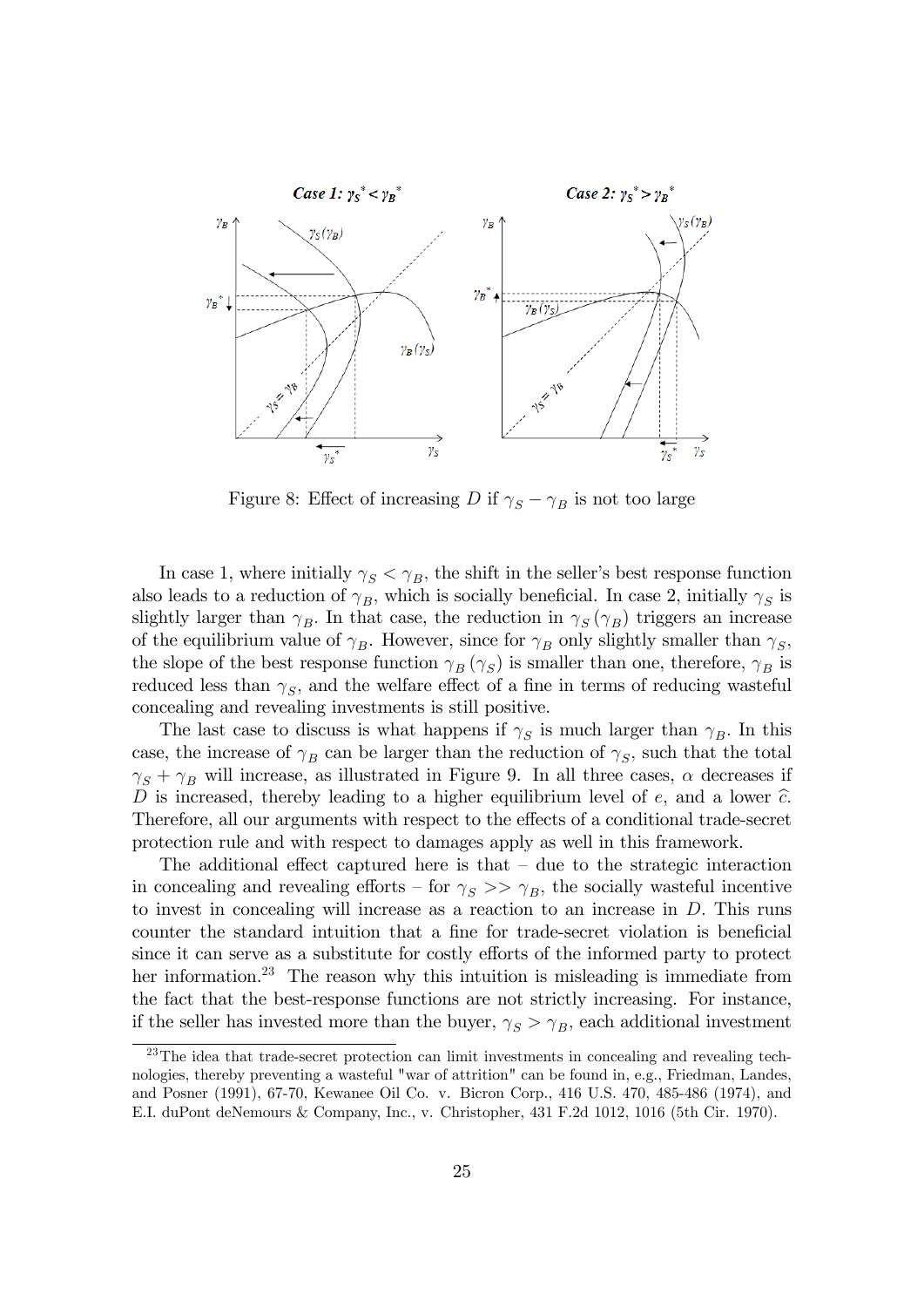

Figure 9: Effect of increasing  $D$  if  $\gamma_S-\gamma_B$  is large

by the seller increases the marginal productivity of the buyer's investment, due to our assumption on  $\alpha$ :

$$
\frac{\partial}{\partial \gamma_S} \left( \frac{\partial \alpha}{\partial \gamma_B} \right) = -\alpha'' > 0 \text{ for } \gamma_S > \gamma_B.
$$

Thus, the buyer's best response to an increase in  $\gamma_S$  is to decrease  $\gamma_B$ . The fine works in the opposite direction by reducing  $\gamma_S$ , which in turn triggers a best response of increasing  $\gamma_B$ .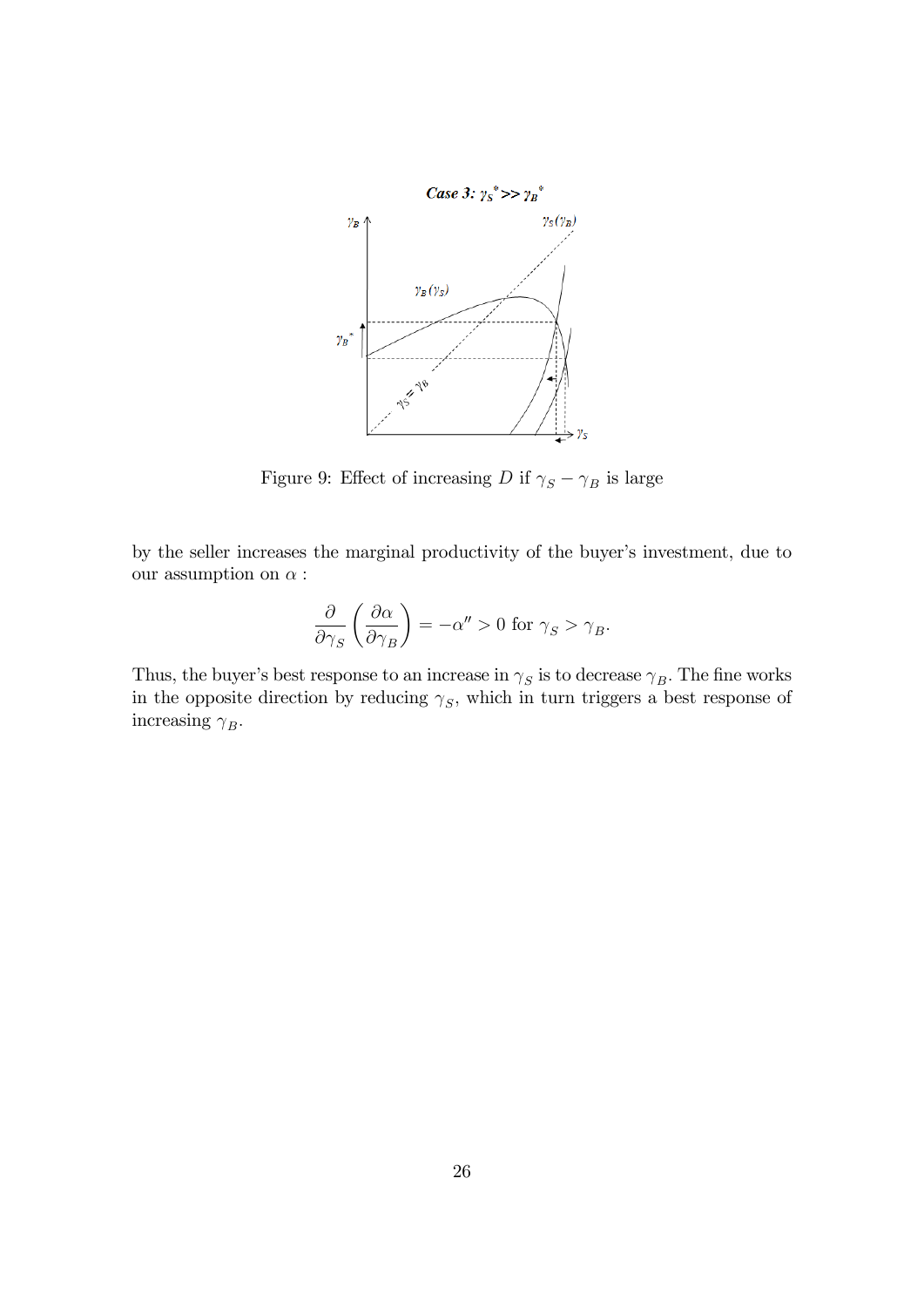# References

- BAGNOLI, M., AND T. BERGSTROM (2005): "Log-Concave Probability and Its Applications," Economic Theory, 26, 445–469.
- BONE, R. G. (1998): "A New Look at Trade Secret Law: Doctrine in Search of Justification," California Law Review, 86, 241–313.
- CHOI, A., AND C. W. SANCHIRICO (2004): "Should Plaintiffs Win What Defendants Lose? Litigation Stakes, Litigation Effort, and the Benefits of Decoupling," Journal of Legal Studies,  $33(2)$ ,  $323-354$ .
- FRIEDMAN, D. D., W. M. LANDES, AND R. A. POSNER (1991): "Some Economics of Trade Secret Law," Journal of Economic Perspectives,  $5(1)$ ,  $61-72$ .
- GENSCAPE, INC. (2004): "Method for the Measurement and Monitoring of Electrical Power Generation and Transmission," U.S. Patent 6,771,058.
- $-$  (2006): "Apparatus and Method for Monitoring Power and Current Flow," U.S. Patent 7,088,090.
- (2007): "Method and Apparatus for Monitoring Fluid Flow," U.S. Patent 7,274,996.
- GROSSKOPF, O., AND B. MEDINA (2008): "A Revised Economic Theory of Disclosure Duties and Break-Up Fees in Contract Law," Stanford Journal of Law, Business and Finance, 13, forthcoming.
- HEFERMEHL, W., H. KÖHLER, AND J. BORNKAMM (2008): Wettbewerbsrecht. C.H.Beck, Munich, 26 edn.
- HERMALIN, B. E., AND M. L. KATZ (2006): "Privacy, Property Rights and Efficiency: The Economics of Privacy as Secrecy," Quantitative Marketing and Economics, 4, 209-239.
- HIRSHLEIFER, J. (1971): "The Private and Social Value of Information and the Reward to Inventive Activity," American Economic Review, 61(4), 561–574.
- KITCH, E. W. (1980): "The Law and Economics of Rights in Valuable Information," Journal of Legal Studies,  $9(4)$ , 683–723.
- KRONMAN, A. T. (1978): "Mistake, Disclosure, Information, and the Law of Contracts," Journal of Legal Studies,  $7(1)$ , 1–34.
- LANDEO, C. M., AND M. NIKITIN (2006): "Split-Award Tort Reform, Firm's Level of Care, and Litigation Outcomes," Journal of Institutional and Theoretical Economics,  $162, 571-600$ .